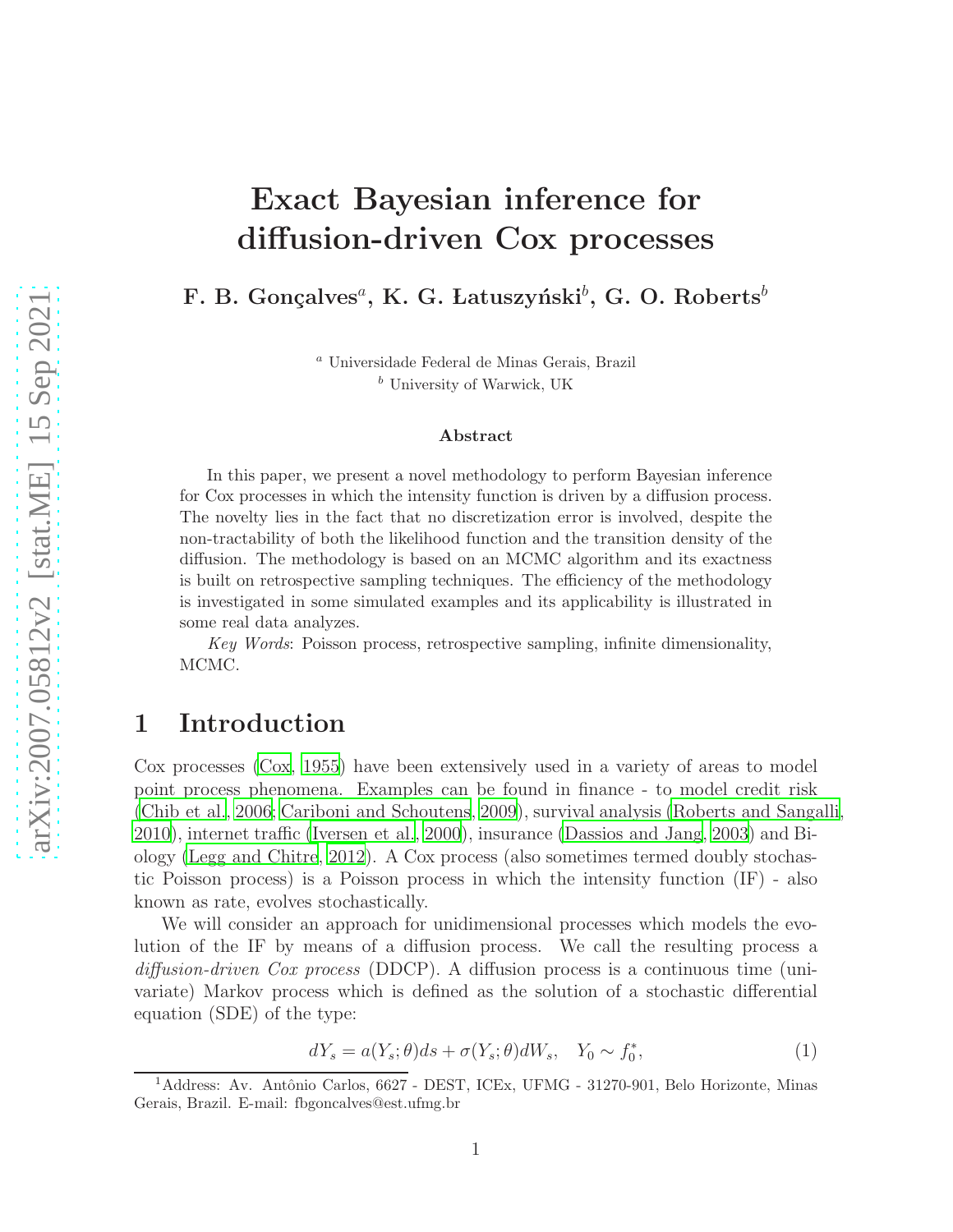where  $W_s$  is a Brownian motion and  $a : \mathbb{R} \to \mathbb{R}$  and  $\sigma : \mathbb{R} \to \mathbb{R}^+$  are assumed to satisfy the regularity conditions (locally Lipschitz, with a linear growth bound) to guarantee a unique weak solution (see [Kloeden and Platen](#page-18-6), [1995,](#page-18-6) Chapter 4). Somewhat more general diffusion processes (eg time inhomogeneous and multivariate) can be dealt with within the framework we provide. For an accessible introduction to SDEs, see [Øksendal](#page-19-1) [\(1998](#page-19-1)).

Suppose  $N := \{N_s : s \in [0, T]\}\$ is an one-dimensional inhomogeneous Poisson process (PP), with intensity function  $\lambda := {\lambda_s : s \in [0,T]}$ , observed in a time interval  $[0, T]$ . In this paper, we consider DDCPs of the type:

<span id="page-1-0"></span>
$$
N \sim PP(\lambda_s), \quad s \in [0, T]; \tag{2}
$$

$$
\lambda_s = g(X_s, \theta); \tag{3}
$$

$$
dX_s = \alpha(X_s; \theta)ds + dW_s; \tag{4}
$$

$$
X_0 \sim f_0(\cdot; \theta). \tag{5}
$$

The IF of the Poisson process N is a function g of a diffusion process  $X := \{X_s : s \in$  $[0, T]$ , where  $g(\cdot, \theta) : \mathbb{R} \to \mathbb{R}^+$  is non-negative and non-explosive. Also,  $f_0$  is the density function of  $X_0$ . The diffusion drift  $\alpha$  is presumed to satisfy the regularity conditions (locally Lipschitz, with a linear growth bound) that guarantee the existence of a weakly unique, global solution of the SDE.  $\theta$  is a set of unknown parameters. One may choose different parameterizations of the model by manipulating the dependency of  $q$  and  $X$ on  $\theta$ . The parameterization should be chosen taking into account the interpretation of the model and its impact on the inference methodology - to be discussed further in Section [5.1.](#page-11-0) Finally, note that we are not restricted to unit diffusion coefficient diffusions. As long as the coefficient  $\sigma$  in [\(1\)](#page-0-0) is continuously differentiable, we can rewrite a chosen intensity function  $h(Y)$  as  $g(X)$ , where  $g = h \circ \eta^{-1}$  and  $\eta(y, \theta) = \int_{0}^{y}$ y ∗ 1  $\sigma(u; \theta)$ du, the Lamperti transform of  $Y$ , for some  $y^*$  in the state space of  $Y$ .

As is common in computational Bayesian methodologies involving intractable likelihoods, carrying out inference under the model in  $(2)-(5)$  $(2)-(5)$  is closely linked to being able to simulate from the model, which is itself a particularly challenging problem. As a result of this, existing approaches to this problem (see, for example, [Chib et al., 2006](#page-18-1); [Cariboni and Schoutens](#page-18-2), [2009](#page-18-2); Lechnerová et al., [2008\)](#page-18-7) have resorted to discrete time approximations, often leading to significant (and typically difficult to quantify) bias as well as substantial computational overhead.

The aim of this paper is to propose a methodology that is free of discretization error to perform simulation and inference for DDCPs as in  $(2)-(5)$  $(2)-(5)$ . We term the methodology as exact in the sense of Monte Carlo error and MCMC convergence are the only sources of approximation. The proposed methodology consists of an MCMC algorithm to sample from the posterior distribution of the unknown components in the model, i.e., parameters and IF. Although the IF is infinite-dimensional, the proposed MCMC is actually based on a finite (albeit varying) dimensional Markov chain. This is due to the retrospective sampling approach adopted, in which the Markov chain contains the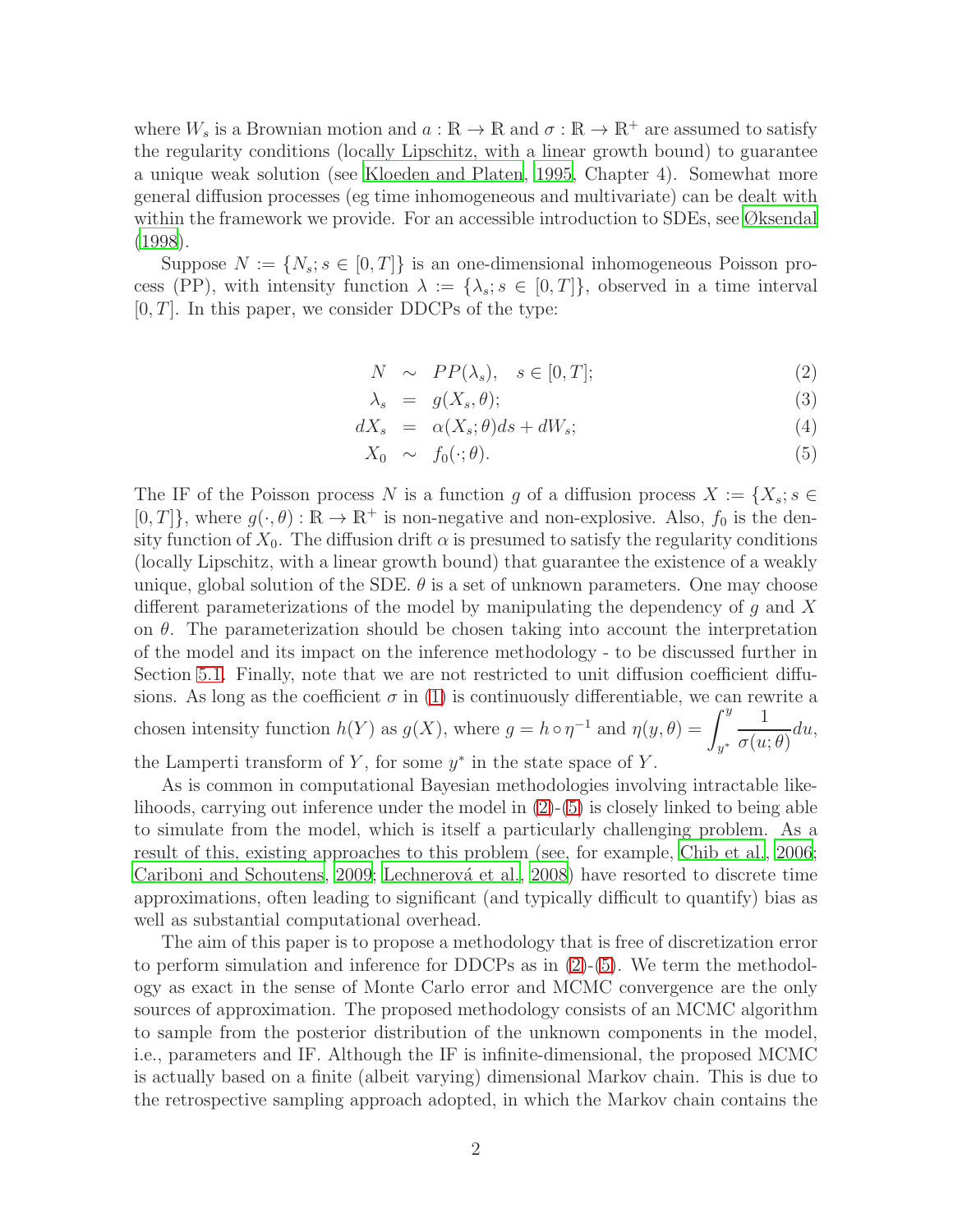unknown parameters of the model and a random finite-dimensional representation of the IF. This representation is such that the algorithm is tractable and the posterior distribution of the remainder of the IF can be easily recovered from the finite-dimensional representation. This approach is based on previous work on exact inference for diffu-sions (see [Beskos et al.](#page-17-0), [2006](#page-17-0)). Further conditions on functions  $\alpha$  and g are required but still consider a wide and flexible range of models. In this context, two particular forms for function g are highlighted, given their good modeling and inference properties. Extensions to consider a different data scheme and to more general models are also discussed. The latter is based on recent work on exact inference for jump-diffusions (see Gonçalves et al., [2017\)](#page-18-8) that relies on an infinite-dimensional Barker's MCMC via Bernoulli factories. Finally, the proposed methodology is investigated in simulated examples and its application is explored with real datasets. In particular, we illustrate the flexibility of the DDCPs when compared to more commonly used Cox process models by considering a diffusion X with a Cauchy invariant distribution.

This paper is organized as follows. Section [2](#page-2-0) presents the proposed MCMC algorithm to perform exact Bayesian inference for DDCPs. Simulated and real examples are presented in Sections [3](#page-6-0) and [4,](#page-10-0) respectively. Finally, Section [5](#page-11-1) discusses some further topics including model parameterization, prediction, inference for a different data scheme and extensions of the proposed methodology.

# <span id="page-2-0"></span>2 Bayesian inference for DDCPs

Consider the DDCP model in [\(2\)](#page-1-0)-[\(5\)](#page-1-0) and suppose that N is observed in  $[0, T]$ . Define  $\{t_1, t_2, \ldots, t_n\}$  as the *n* observed events from *N* in [0, *T*], i.e., the data set based on which inference is to be performed. Our aim is to perform Bayesian inference about the intensity function  $\lambda$  and the parameter vector  $\theta$  indexing the model. The full Bayesian model is completely specified by setting a prior distribution  $\pi(\theta)$ .

The posterior distribution of the unknown quantities of the model  $(X \text{ and } \theta)$  is infinite-dimensional and has an intractable density, which makes it unfeasible to devise a straightforward MCMC algorithm to sample from this distribution. We resort to results related to the exact simulation of diffusions (see [Sermaidis et](#page-19-2) al., [2012\)](#page-19-2) to introduce auxiliary variables that allow us to devise a tractable finite-dimensional MCMC algorithm. Those variables define a finite-dimensional representation of the diffusion which can be sampled exactly from its full conditional distribution and such that, conditional on this representation, the parameters indexing the model are independent of the infinite-dimensional remainder of the diffusion and have a tractable full conditional density. Finally, this approach also allows for exact sampling from the posterior distribution of the infinite-dimensional remainder of the diffusion.

The proposed methodology can be applied to a wide class of models,  $P$ , for which function  $\alpha$  (the drift of the diffusion X) is differentiable and (setting  $A(u; \theta) = \int^u$ 0  $\alpha(y;\theta)dy$ and defining  $f_N$  as the Lebesgue density of the standard normal distribution and X as the state space of the diffusion  $X$ :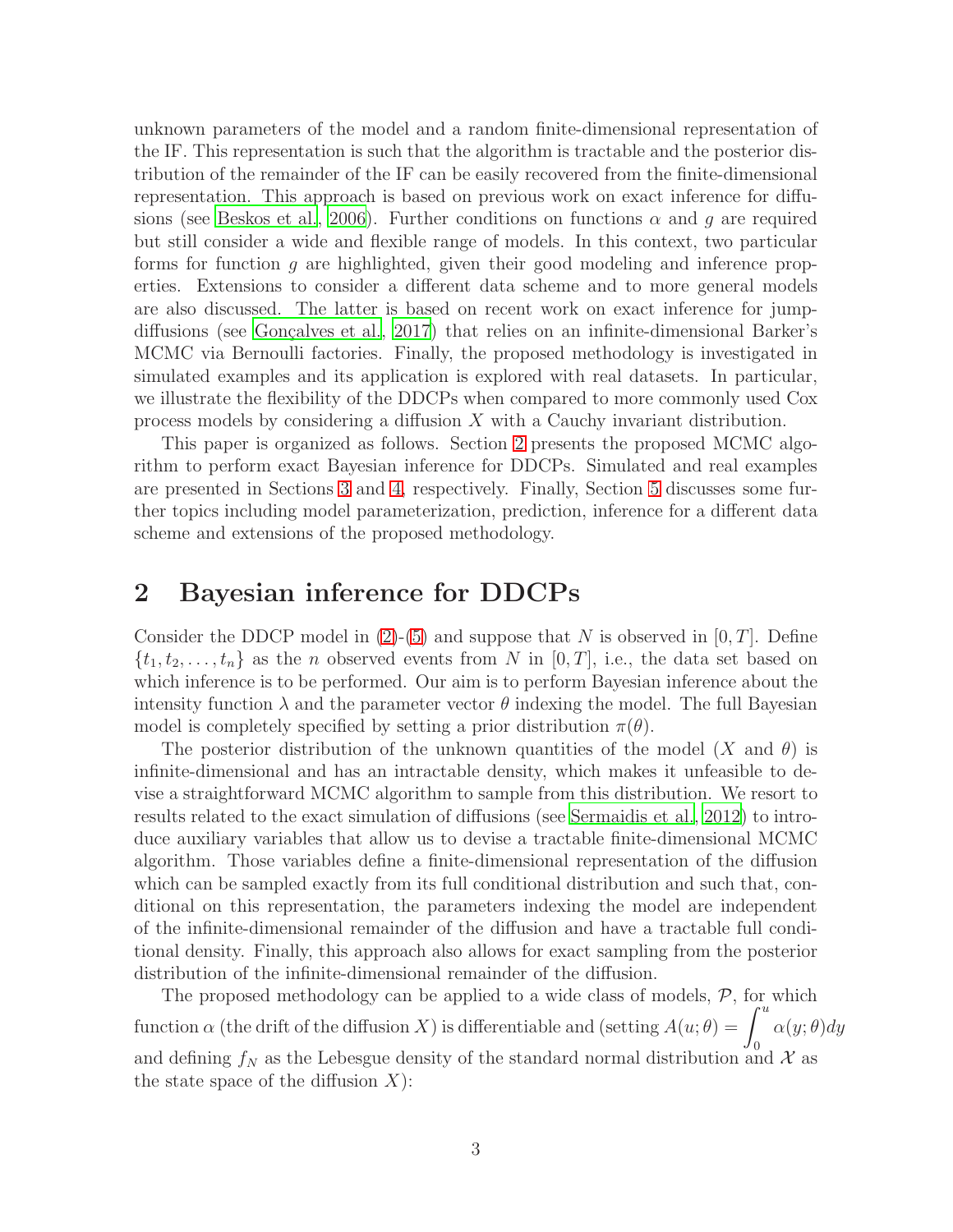- (a)  $\left(g + \frac{\alpha^2 + \alpha'}{2}\right)$  $\left(\frac{+\alpha'}{2}\right)(u)$  is uniformly bounded below for all  $u \in \mathcal{X}$ ;
- (b)  $f_N((u-\mu)/t) \exp\{-A(u)\} f_0(u)$  and  $f_N((u-\mu)/t) \exp\{A(u)\}$  are integrable in  $u \in$  $\mathcal{X}$ , for all  $\mu \in \mathbb{R}$  and  $t > 0$ ;
- (c)  $g(u)$  is bounded by  $\exp(bu+c)$  for all  $u \in \mathcal{X}, b \in \mathbb{R}$  and  $c \in \mathbb{R}$ .

In order to devise a valid and efficient MCMC algorithm to sample from the target posterior distribution, we introduce a random partition  $\tau := (0 = \tau_0 < \tau_1 < \ldots <$  $\tau_m < \tau_{m+1} = T$ ) of the time interval  $[0, T]$ , with  $\Delta_i = \tau_i - \tau_{i-1}$ . We define  $n_i$  to be the number of events from N falling in  $[\tau_{i-1}, \tau_i]$  and let  $(s_{i,1}, \ldots, s_{i,n_i})$  be those events, with  $\Delta_{ij} = s_{i,j} - s_{i,j-1}$ , for  $j = 1, ..., n_i + 1$ ,  $s_{i,0} = \tau_{i-1}$  and  $s_{i,n_i+1} = \tau_i$ . This means that the the j-th observed event from N in  $[\tau_i, \tau_{i+1}]$  is called  $s_{i,j}$ . Figure [1](#page-3-0) illustrates the notation adopted for the observed events and for the random partition  $\tau$  in the interval  $[0, T]$ .



<span id="page-3-0"></span>Figure 1: An illustration of the notation defined for the time points of interest.

We now define, for a fixed value of the partition  $\tau$ , a set of finite-dimensional random variables that, together with  $\theta$ , constitute the coordinates of the Markov chain in the proposed MCMC algorithm. We start by defining  $X_{\tau} = (X_0, X_{\tau_1}, \ldots, X_{\tau_m}, X_T)$  and, for  $i = 1, \ldots, m + 1$ ,  $\tilde{X}_i = (X_{s_{i,1}}, \ldots, X_{s_{i,n_i}})$ . For each bridge  $(s_{i,j-1}, X_{s_{i,j-1}}; s_{i,j}, X_{s_{i,j}})$ we consider a finite-dimensional measurable function  $\mathcal{L}_{i,j}$  of this bridge that defines local upper and lower bounds for X in  $[s_{i,j-1}, s_{i,j}]$ . Details about the simulation of  $\mathcal{L}_{i,j}$ and how to obtain the aforementioned local bounds are provided in Appendix F.

Now, for each  $i = 1, \ldots, m + 1$  we define, for all  $j = 1, \ldots, n_i + 1$ , an auxiliary bidimensional homogeneous Poisson process  $\Xi_{i,j}$  with rate  $r_{i,j}(\theta)$  on  $[s_{i,j-1}, s_{i,j}] \times [0, 1]$ . The rate  $r_{i,j}(\theta)$  is a function of g,  $\alpha$  and  $\mathcal{L}_{i,j}$  and is precisely defined in Appendix F. For each pair  $(i, j)$  we define  $\Psi_{i,j} = (\psi_{i,1}, \ldots, \psi_{i,\kappa_{i,j}})$  and  $\Upsilon_{i,j} = (\nu_{i,1}, \ldots, \nu_{i,\kappa_{i,j}})$  as the respective horizontal and vertical coordinates of the events from  $\Xi_{i,j}$ .

Finally, for each pair  $(i, j)$  we define  $\dot{X}_{i,j} = (X_{\psi_{i,1}}, \ldots, X_{\psi_{i,\kappa_{i,j}}})$ , i.e.,  $\dot{X}_{i,j}$  is the diffusion  $X$  at the times defined by the horizontal coordinates of the Poisson process  $\Xi_{i,j}$ . We set  $\tilde{X} := {\{\tilde{X}_i\}}_{i=1}^{m+1}, \mathcal{L}_i := {\{\mathcal{L}_{i,j}\}}_{j=1}^{n_i+1}$  and  $\mathcal{L} := {\{\mathcal{L}_i\}}_{i=1}^{m+1}, \dot{X}_i := {\{\dot{X}_{i,j}\}}_{j=1}^{n_i+1}$  and  $\dot{X} := \{ \dot{X}_i \}_{i=1}^{m+1}, \, \Xi_i := \{ \Xi_{i,j} \}_{j=1}^{n_i+1} \text{ and } \Xi := \{ \Xi_i \}_{i=1}^{m+1}.$ 

Consider the function

$$
\phi(u; \theta) = \left(g + \frac{\alpha^2 + \alpha'}{2}\right)(u; \theta) \tag{6}
$$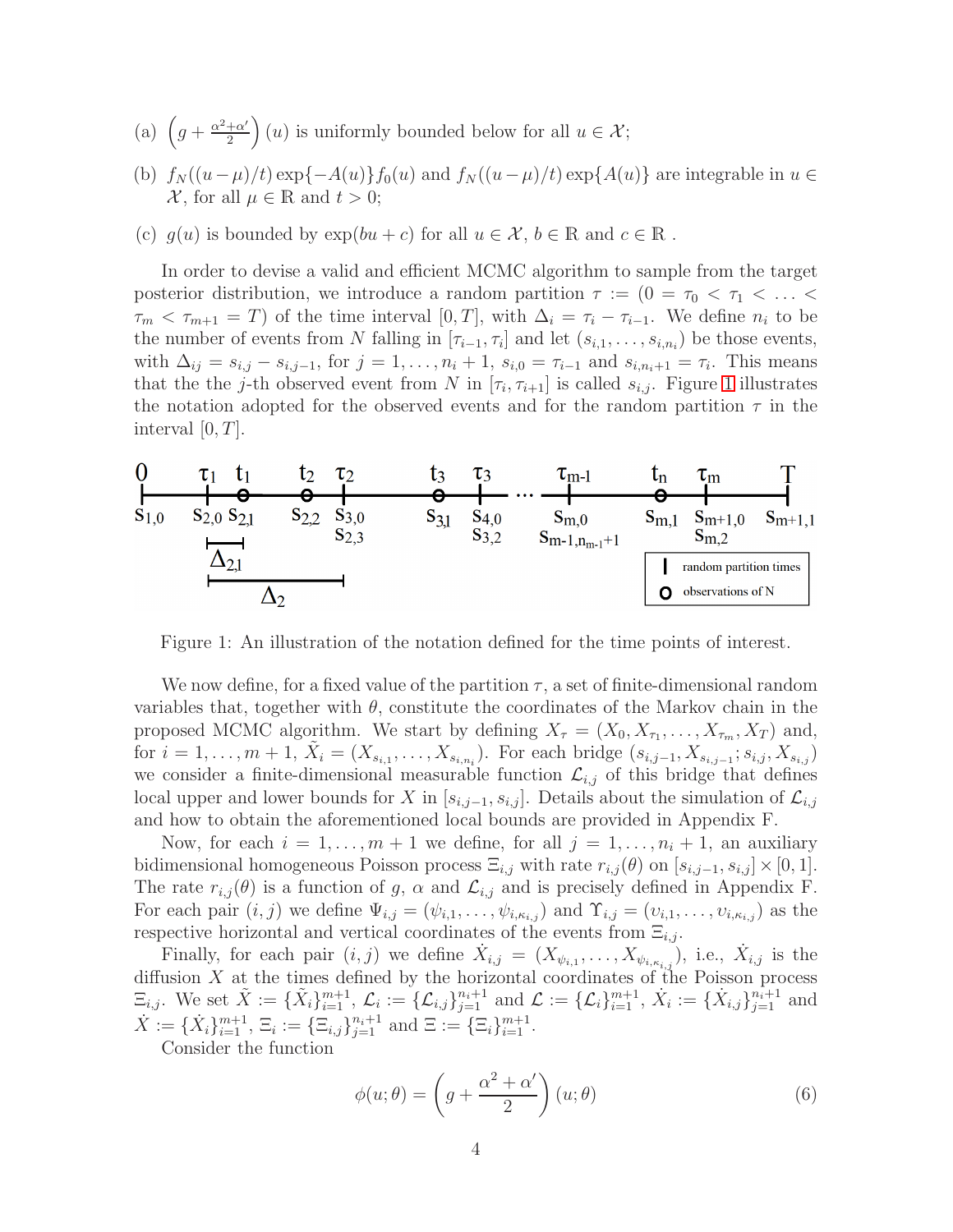and let, for all pair  $(i, j)$ ,  $\phi_{i,j,l}(\theta)$  and  $\phi_{i,j,u}(\theta)$  be local lower and upper bounds, respectively, for  $\phi(X_s; \theta)$ , for  $s \in [s_{i,j-1}, s_{i,j}]$ . These bounds depend on g,  $\alpha$  and on the local bounds for X, which are obtained from  $\mathcal L$  (see Appendix F). The posterior density to be targeted by the proposed MCMC algorithm is proportional to the joint density given in Theorem [1](#page-4-0) below.

<span id="page-4-0"></span>**Theorem 1.** For a fixed value of the partition  $\tau$ , the joint density of  $(N, \mathcal{L}, \tilde{X}, \tilde{X}, \Xi, X_\tau, \theta)$ w.r.t. a  $\theta$ -free dominating measure is given by

<span id="page-4-1"></span>
$$
\pi(N, \mathcal{L}, \tilde{X}, \dot{X}, \Xi, X_{\tau}, \theta) = \kappa(X_{\tau}, \tilde{X})\pi(\theta) f_0(X_0; \theta) \exp\{A(X_T; \theta) - A(X_0; \theta)\} \tag{7}
$$
\n
$$
\times \exp\left\{\sum_{i=1}^{m+1} \sum_{j=1}^{n_i+1} \Delta_{i,j} (1 - \phi_{i,j,u}(\theta))\right\} \prod_{j=1}^{n_i} g(X_{s_{i,j}}; \theta) \times \prod_{i=1}^{m+1} \prod_{j=1}^{n_i+1} \left[r_{i,j}(\theta)^{\kappa_{i,j}} \prod_{k=1}^{\kappa_{i,j}} \mathbb{I}\left[\frac{\phi(X_{\psi_{i,j,k}}; \theta) - \phi_{i,j,l}(\theta)}{r_{i,j}(\theta)} < v_{i,j,k}\right]\right],
$$

where  $\kappa(X_\tau, \tilde{X})$  is a function of  $X_\tau$  and  $\tilde{X}$  that does not depend on  $\theta$  (see the proof of the Theorem for details).

<span id="page-4-2"></span>Proof. See Appendix B.

#### 2.1 The MCMC algorithm

In order to sample from the posterior distribution of  $(X, \theta)$ , we first devise an MCMC algorithm that converges to the posterior distribution of  $(\mathcal{L}, \tilde{X}, \tilde{X}, \Xi, X_{\tau}, \theta, \tau)$  and then use following corollary of Theorem [1](#page-4-0) to sample from the posterior remainder of  $X$ , given an MCMC sample from the posterior of  $(\mathcal{L}, X, X, \Xi, X_{\tau}, \theta, \tau)$ .

**Corollary 1.** The conditional law of X given  $(\mathcal{L}, \tilde{X}, \dot{X}, \Xi, X_\tau, \theta, \tau, N)$  is independent of N and is given by the joint law of the Brownian bridges between the values  $(X_\tau, X, X)$ , conditional on L.

Proof. See proof of Theorem [1](#page-4-0) in Appendix B.

The MCMC algorithm to sample from the posterior of  $(\mathcal{L}, \tilde{X}, \dot{X}, \Xi, X_{\tau}, \theta)$  is a Gibbs sampling that alternates between sampling  $(\mathcal{L}, \hat{X}, \hat{X}, \Xi, X_0, X_T)$  and  $\theta$  from their respective full conditional distributions - both with density proportional to [\(7\)](#page-4-1). Note, however, that  $X_{\tau}$  is not updated in this sampling scheme. Therefore, to have a valid algorithm to sample from the posterior distribution of  $(X, \theta)$ , we add an extra step to each iteration of the Gibbs sampling to update the random partition  $\tau$ . This guarantees the irreducibility of the Markov chain and its convergence to the posterior distribution of  $(\mathcal{L}, X, X, \Xi, X_\tau, \theta, \tau)$ .

Due to the Markov property of diffusions and Poisson processes,  $(\mathcal{L}, X, X, \Xi)$  is conditionally independent, given  $(X_\tau, N, \theta)$ , among the intervals defined by the partition  $\tau$ . For each interval  $(\tau_{i-1}, \tau_i)$ , for  $i = 2, \ldots, m$ ,  $(\mathcal{L}_i, \tilde{X}_i, \dot{X}_i, \Xi_i)$  is sampled via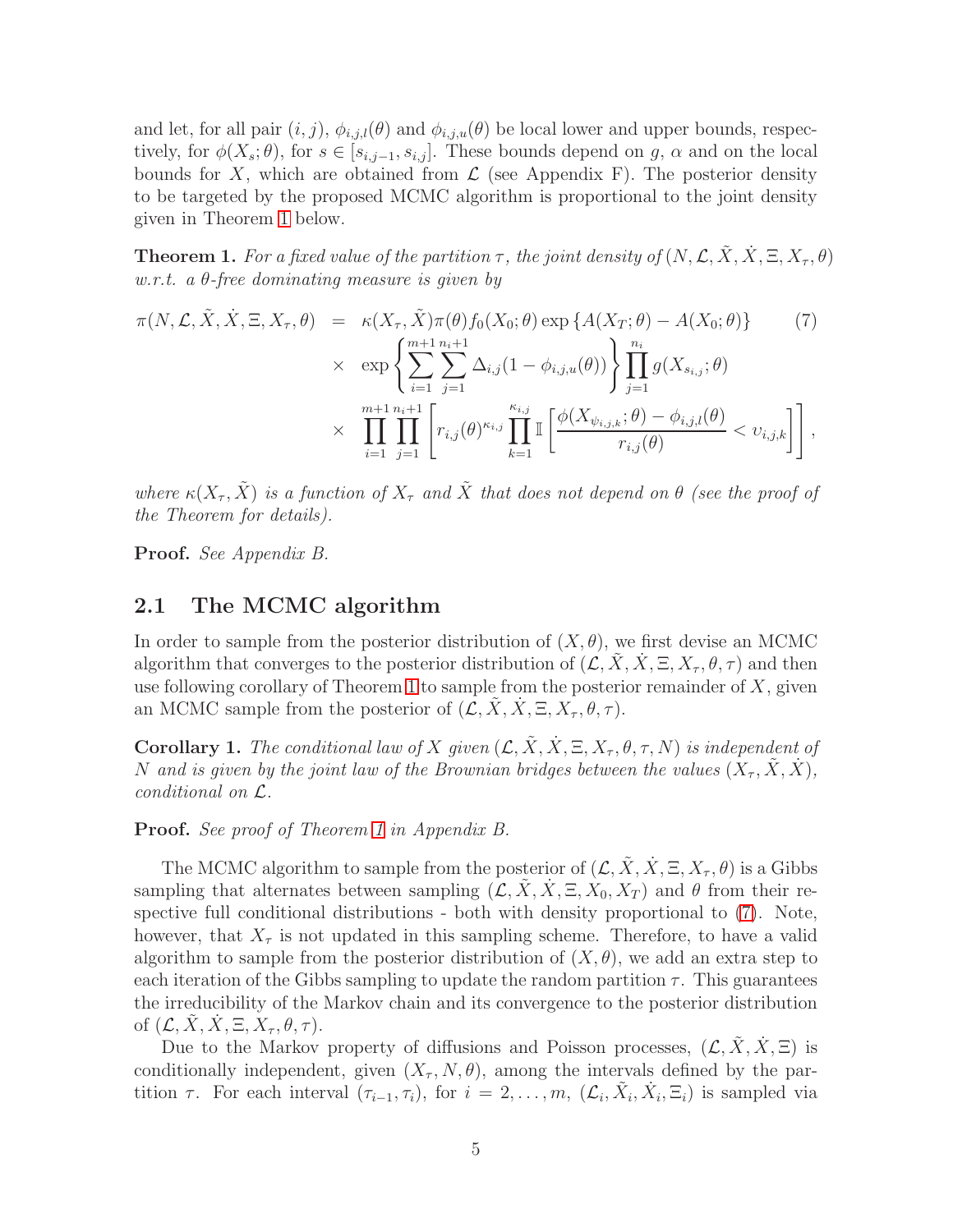rejection sampling with proposal distribution given by a biased Brownian bridge. The term biased refers to the fact that the proposal distribution differs from the distribution under a Brownian bridge  $BB(\tau_{i-1}, X_{\tau_{i-1}}; \tau_i, X_{\tau_i})$  measure only in the distribution of  $\tilde{X}_i$ . Defining  $\pi_{\tilde{\mathbb{W}}^*_i}$  and  $\pi_{\tilde{\mathbb{W}}_i}$  as the Lebesgue density of  $\tilde{X}_i$  under the proposal distribution and under the aforementioned BB measure, respectively, we have that

$$
\pi_{\tilde{\mathbb{W}}_i^*}(\tilde{X}_i; \theta) = \frac{1}{c_i(\theta)} \pi_{\tilde{\mathbb{W}}_i}(\tilde{X}_i) \times \prod_{j=1}^{n_i} g(X_{s_{i,j}}; \theta), \tag{8}
$$

where  $c_i(\theta)$  is a normalising constant. Details on how to simulate from the density in [\(41\)](#page-27-0) are provided in Appendix E. The acceptance indicator of the proposal is given by:

$$
I_{i} = \mathbb{I}\left[\exp\left(-\sum_{j=1}^{n_{i}+1} \Delta_{i,j}(\phi_{i,j,l}(\theta) - m(\theta))\right) < u\right] \prod_{j=1}^{n_{i}+1} \prod_{k=1}^{\kappa_{i,j}} \mathbb{I}\left[\frac{\phi(\dot{X}_{\psi_{i,j,k}};\theta) - \phi_{i,j,l}(\theta)}{r_{i,j}(\theta)} < v_{i,j,k}\right],\tag{9}
$$

where  $u \sim U(0,1)$  and  $m(\theta) = \inf_{u \in \mathcal{X}} {\{\phi(u;\theta)\}}$ . The validity of this algorithm is established by Propositions [1,](#page-20-0) [3](#page-21-0) and [4](#page-21-1) in Appendix A.

The algorithms to sample  $(\mathcal{L}_i, \tilde{X}_i, \tilde{X}_i, \Xi_i)$  for  $i = 1$  and  $i = m + 1$  are slightly different from the algorithm above. Basically, the proposals also include the simulation of  $X_0$  and  $X_T$ , respectively, from the densities

<span id="page-5-0"></span>
$$
\pi_{\tilde{W}_0^*}(X_0; \theta) \propto f_N((X_0 - X_{\tau_1})/\sqrt{\tau_1}) \exp\{-A(X_0; \theta)\} f_0(X_0; \theta), \tag{10}
$$

$$
\pi_{\tilde{\mathbb{W}}_T^*}(X_T;\theta) \propto f_N((X_T - X_{\tau_m})/\sqrt{(T - \tau_m)}) \exp\{A(X_T;\theta)\}.
$$
\n(11)

The remainder of the proposal and the acceptance indicator are the same as in the algorithm for the other intervals. Simulation from [\(10\)](#page-5-0) and [\(11\)](#page-5-0) may have to be performed indirectly, for example, via rejection sampling. The flexibility to choose  $f_0$ is useful to assure the integrability of [\(10\)](#page-5-0). The validity of this algorithm is established by Propositions [2](#page-20-1) and [4](#page-21-1) and an adaptation to Proposition [3,](#page-21-0) all in Appendix A.

Theorem [1,](#page-4-0) in particular the fact that the dominating measure in [\(7\)](#page-4-1) does not depend on  $\theta$ , implies that the full conditional density of  $\theta$  w.r.t. the Lebesgue measure is proportional to [\(7\)](#page-4-1). This sampling step is further improved by integrating the  $v_{i,j,k}$ variables out to get

$$
\pi(\theta|\cdot) = \pi(\theta)f_0(X_0;\theta) \exp\left\{A(X_T;\theta) - A(X_0;\theta) - \sum_{i=1}^{m+1} \sum_{j=1}^{n_i+1} \Delta_{i,j} \phi_{i,j,u}(\theta)\right\}
$$

$$
\prod_{i=1}^{m+1} \left[\prod_{j=1}^{n_i} g(X_{s_{i,j}};\theta)\right] \left[\prod_{j=1}^{n_i+1} r_{i,j}(\theta)^{\kappa_{i,j}} \prod_{k=1}^{\kappa_{i,j}} \left(1 - \frac{\phi(X_{\psi_{i,j,k}};\theta) - \phi_{i,j,l}(\theta)}{r_{i,j}(\theta)}\right)\right].
$$
 (12)

A Metropolis-Hastings step will typically be required to sample from this distribution.

Finally, an appealing proposal on how to update the partition  $\tau$  is presented in Appendix G.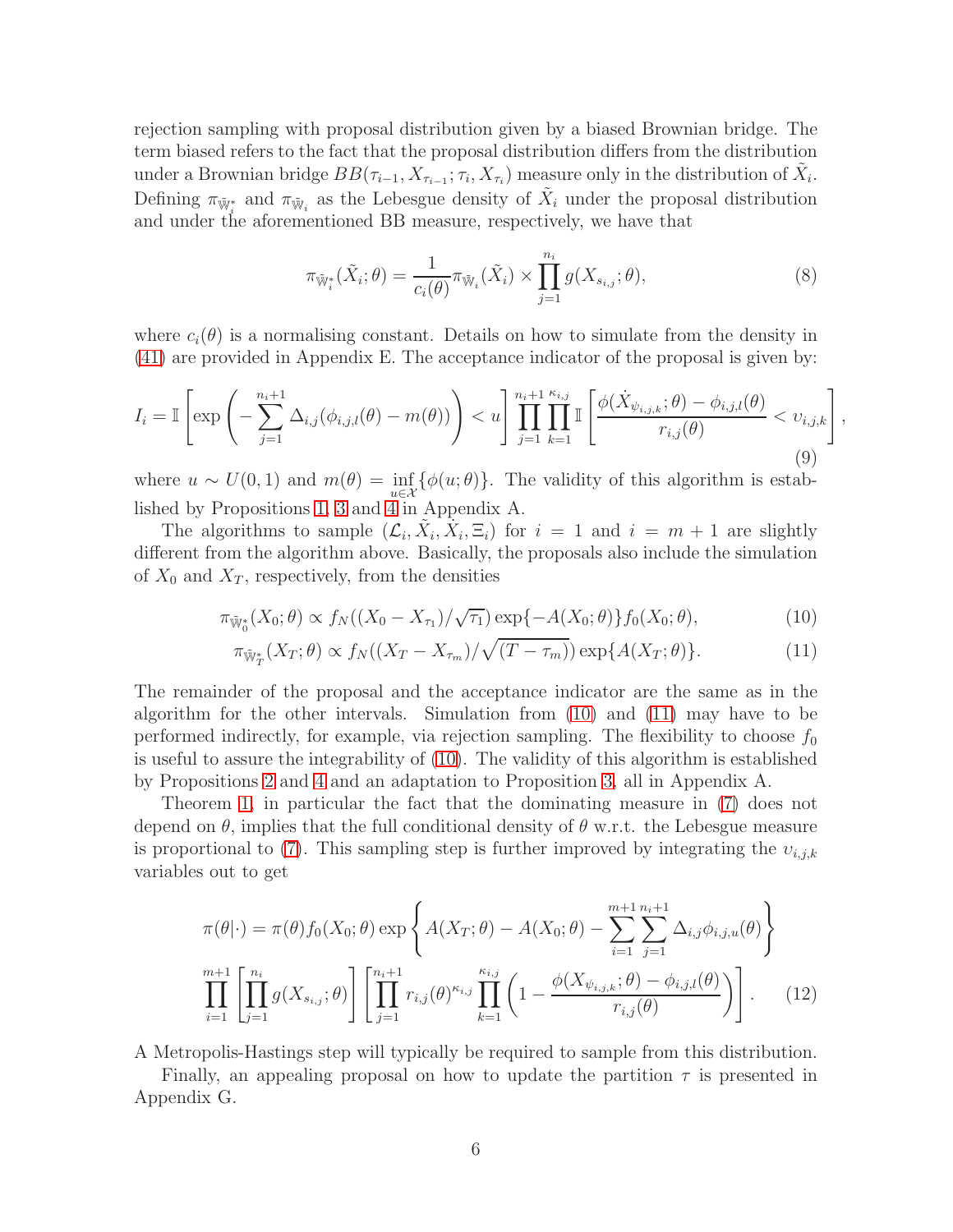#### 2.2 Efficiency of the algorithm

Note that we are free to choose how to update the partition  $\tau$  in the Gibbs sampler. However, this choice has a great impact on the efficiency of the algorithm. In one direction, the smaller the number of subintervals is, the lower is the autocorrelation of the chain, leading to faster convergence. On the other hand, the acceptance probability of the rejection sampling algorithm that samples  $(\mathcal{L}_i, \tilde{X}_i, \dot{X}_i, \Xi_i)$  decreases (exponentially) as the length of the time interval increases. A reasonable empirical strategy is to choose the minimum number of subintervals for which the computational cost is tolerable. Naturally, this depends heavily on functions  $\alpha$  and  $q$ .

The computational cost to update  $(\mathcal{L}_i, \tilde{X}_i, \dot{X}_i, \Xi_i)$  may substantially vary among the different sub-intervals defined by the partition  $\tau$ . This is related to the variation of function  $\phi$  which, in turn, is related to the information in the data. Typically, time intervals with a higher concentration of observed events will lead to higher variations in the IF and, therefore, higher variations in function  $\phi$ , resulting in a small acceptance probability. This behavior is usually easy to be identified in each example. A reasonable strategy to mitigate the problem is to adopt a partition  $\tau$  with different sized intervals. As long as this is predefined for the MCMC, the algorithm is still valid. In particular, one may fix the number of intervals in a sequence that should have the same size until a different size is considered.

The number of time points m defining the partition  $\tau$  will be typically large and, therefore, induce a high autocorrelation for the diffusion  $X$ . This will, in turn, lead to a high autocorrelation of the parameter vector  $\theta$ . A simple strategy to alleviate this problem is to perform multiple updates of  $\tau$  and  $(\mathcal{L}, X, X, \Xi, X_0, X_T)$  for each update of  $\theta$ . Furthermore, Monte Carlo estimation should be performed using a thinned sample of  $X$ .

Some important parameterization issues related to the efficiency of the MCMC algorithm are discussed in Section [5.1.](#page-11-0)

### <span id="page-6-0"></span>3 Examples

We present some simulated examples to investigate the modeling and inference properties of the proposed methodology. We consider two examples for the link function g which have a considerable modeling and inference appeal. The first example is the exponential function, widely used through the well-known Log-Gaussian Cox process [\(Møller et al.](#page-19-3), [1998;](#page-19-3) [Diggle, 2014](#page-18-9)). The second one is the standard normal cdf  $Φ$ , also used for Gaussian process-driven Cox processes (Gonçalves and Gamerman, [2018\)](#page-18-10). Those functions feature the nice property of going from  $\mathbb R$  to  $\mathbb R^+$  and  $[0,1]$ , respectively. We combine those functions with the three diffusion models solving the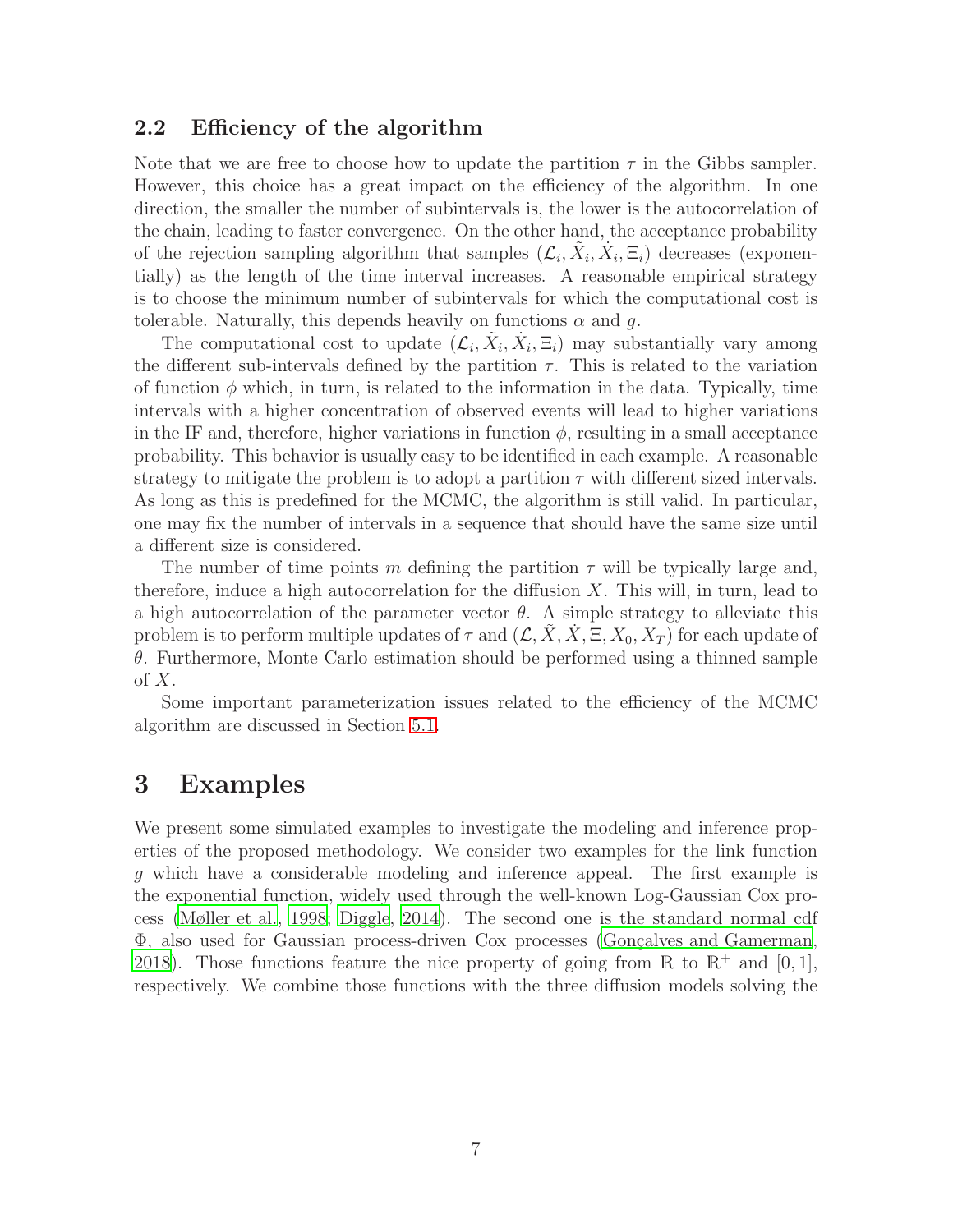following SDEs:

$$
dX_s = -\rho X ds + dW_s
$$
 (Ornstein-Uhlenbeck - OU);  
\n
$$
dX_s = -\rho X_s (\sigma^2 X_s^2 - \mu) ds + dW_s.
$$
 (transformed double-well potential - DW);  
\n
$$
dX_s = -\frac{X_s}{1 + X_s^2} ds + dW_s
$$
 (Cauchy).

The OU-process is a stationary Gauss-Markov process and the Cauchy process has a Cauchy invariant distribution which allows for longer-term excursions away from 0 than a Gaussian process. The transformed double-well process stochastically alternates visits between two regions located around a positive and a negative value. In Appendix D, we present some simulated trajectories and Monte Carlo estimates for some models that combine the two link functions above with the OU and the transformed double-well diffusions. The algorithm to simulate from the model is also presented there.

Now, we present three simulated examples, in which the first two aim at analyzing how well the IF function and model parameters are estimated and the third one explores model flexibility. In the first two, data is simulated in the interval  $[0, 400]$  and the proposed MCMC algorithm is run to estimate the intensity function and parameters indexing the model. Given the low information that the data contains about the volatility parameter  $\sigma$  and the feasibility to fix it in a reasonable value (see discussion in Section [5.1\)](#page-11-0), this parameter is fixed in its real value. The chains run for 51000 iterations with a burn-in of 11000, with the parameter vector being updated from iteration 1020 at every 5 iterations of the Gibbs sampler and performing (for the exp-OU example) 10 consecutive updates per time. A lag of 5 iterations is considered to obtain the posterior sample of the diffusion path. A noncentered parameterization (see Section [5.1\)](#page-11-0) is adopted for the Poisson processes  $\Xi_{ij}$  in the cdf-DW example. These are all strategies to optimize the convergence speed of the Markov chain. All the estimated parameters in each model are jointly sampled via Metropolis-Hastings with a properly tuned Gaussian random walk proposal. The algorithms are implemented in Ox [\(Doornik](#page-18-11), [2007\)](#page-18-11) and run in a 3.50-GHz Intel i7 processor with 16GB RAM.

We fit the exp-OU -  $q(X_s) = \exp(\mu + \sigma X_s)$ , and the cdf-DW -  $q(X_s) = \delta \Phi(\sigma X_s)$ , models to one datasets generated from the respective true model. They have 499 and 645 events, respectively. We estimate parameters  $\mu$  and  $\rho$  for the former and  $\delta$  for the latter. The remaining parameters are fixed at their real value. Note that, if we do not fix some parameters in the cdf-DW model, we have an intrinsic identifiability issue. This is basically because an increase in the value of  $\delta$  can be compensated by a change in the parameters of the DW diffusion to reduce the amplitude of its variation and vice-versa. Furthermore, the form of the  $q$  function may ravel the identification of the diffusion path as it goes away from 0 which, in turn, may compromise the joint identification of parameters  $\mu$  and  $\rho$ . A reasonable solution is to fix the diffusion parameters according to the time scale of the problem - the example presented here can be used as a reference for the DW process.

We adopt  $f_0(u) \propto \exp(-\rho \sigma^2 u^4/4)$  so that  $\pi_{\tilde{W}_0^*}(u) \propto f_N((u-\mu)/\sigma) \exp(-A(u)) f_0(u)$ is integrable for the cdf-DW example. Improper constant priors are adopted for all parameters and the results are presented in Figure [2](#page-8-0) and Table [1.](#page-8-1)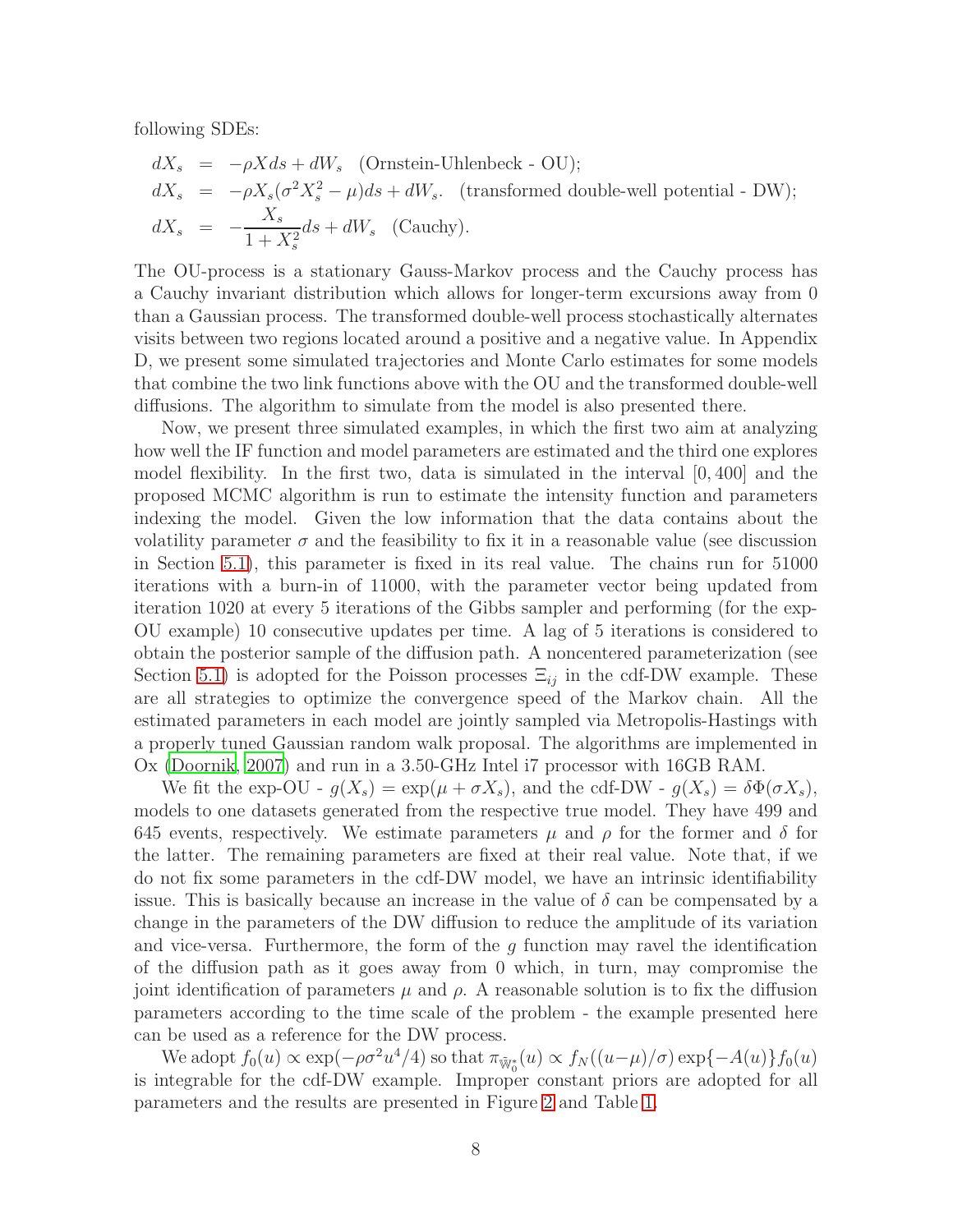<span id="page-8-1"></span>

Table 1: Posterior statistics of the estimated parameters for both simulated examples. Parameters without an estimate were fixed at their real values.

<span id="page-8-0"></span>Figure 2: Real (black line) and estimated intensity function - posterior mean and pointwise 95% credibility interval, for the exp-OU (top) and cdf-DW (bottom) examples. The black circles on the bottom represent the data.

The general class of Cox process models proposed in this paper offers a significant contribution, in terms of model flexibility, when compared to the class of models found in the literature, in particular, log-Gaussian Cox processes. In order to illustrate this, we compare a heavy tailed DDCP - the exp-Cauchy model, to the exp-OU model, which is a type of log-Gaussian Cox process. The exp-Cauchy model considers the intensity function to be the exponential of the Cauchy diffusion -  $q(X_s) = \rho \exp(\sigma X_s)$ . We generate data from the exp-Cauchy model in [0, 1000] for  $\rho = 0.2$  and  $\sigma = 0.4$ . The dataset contains 353 points. We fit both the exp-Cauchy and the exp-OU models and predict two functionals of the intensity function in [1000, 2000],  $I_{\lambda} = E$  $\left[\int^{2000} \lambda_s ds\right]$ and  $p_{\lambda} = E[p_4(\lambda_s)]$ , where  $p_4(\lambda_s)$  is the proportion of times the intensity function goes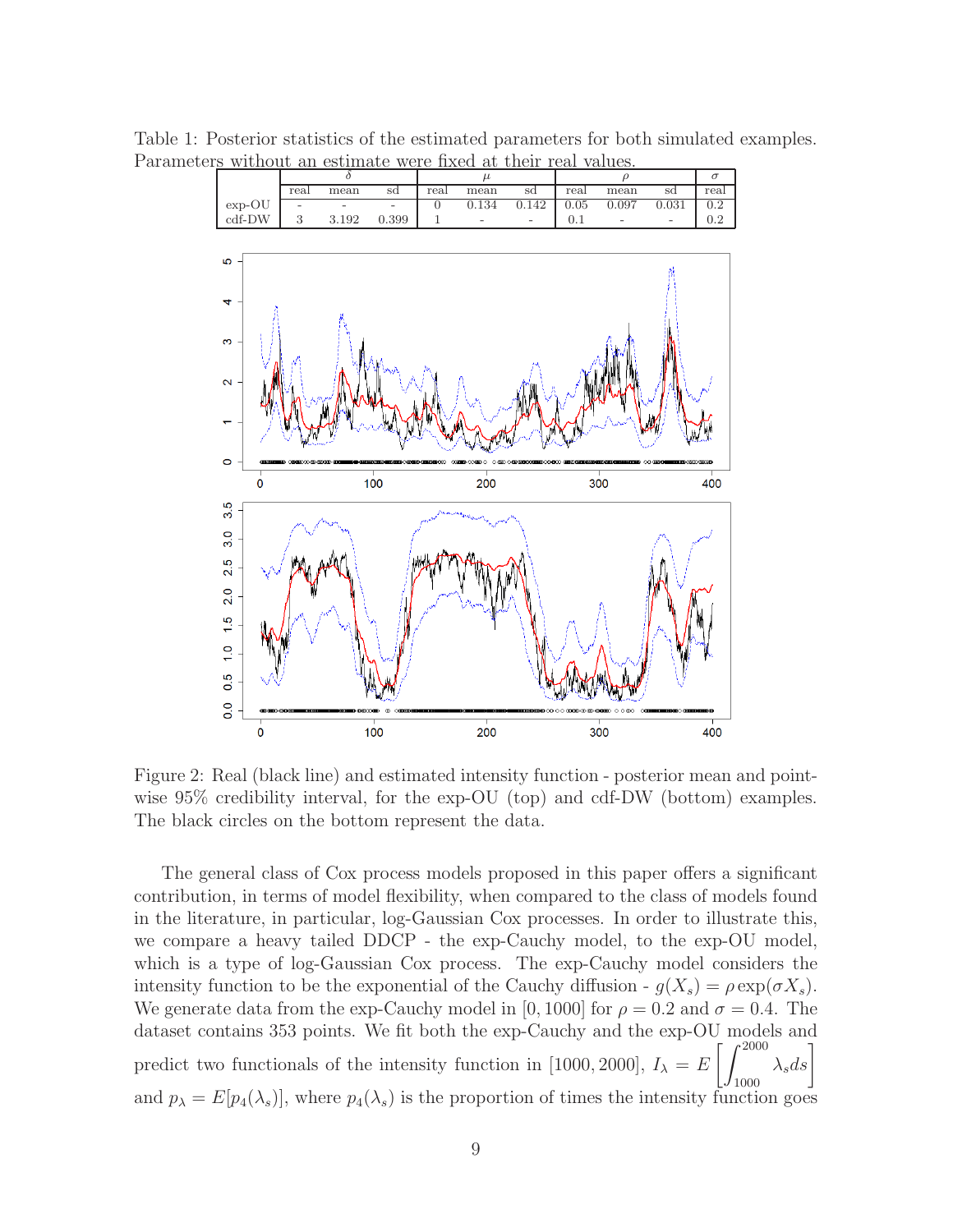above 4 at time points multiple of 0.1 in [1000, 2000]. We also compare the predicted IF with some replications of data in [1000, 2000]. That is done by computing MC estimates of:

$$
E_f = E\left[\frac{1}{20}\sum_{i=1}^{20}f(|I_{\lambda,i} - N_i|)\right],\tag{13}
$$

where  $I_{\lambda,i}$  is the predictive integrated IF in [1000 + 50(i – 1), 1000 + 50i] and  $N_i$  is the number of events in the same time interval from the simulated data. We consider two options for function f,  $f_1(\Delta) = 2(F_{t,1}(\Delta^2/1000)-0.5)$ , where  $F_{t,1}$  is the cdf of a studentt distribution with 1 d.f., and  $f_2(\Delta) = \Delta/(I_{\lambda,i} + N_i)$ , where  $\Delta = |I_{\lambda,i} - N_i|$ . These statistics are computed for 1000 replications of data in [1000, 2000] and we analyze the distribution of this sample.

Figure [3](#page-9-0) shows the real and estimated IF under the two models. Figure [4](#page-10-1) and Table [2](#page-9-1) show the results for the predictive distribution. Although the estimation of the IF in the observed interval is similarly efficient under both models, their predictive power is substantially different. The model misspecification yields highly biased predictions.



<span id="page-9-0"></span>Figure 3: Real (black line) and estimated intensity function - under the exp-OU (blue) and exp-Cauchy (red) models. The black circles represent the data.

Table 2: Comparison of predictive estimates under the exp-OU and exp-Cauchy models.

<span id="page-9-1"></span>

|              | $\overline{1}$ |        |        |        |          |                |         |                     |                 |                      |                      |
|--------------|----------------|--------|--------|--------|----------|----------------|---------|---------------------|-----------------|----------------------|----------------------|
|              | min            | 1%     | $5\%$  | $10\%$ | 25%      | 50%            | 75%     | 90%                 | 95%             | 99%                  | max                  |
| $exp-OU$     | 594.1          | 1548.3 | 2487.4 | 3153.2 | 4864.4   | 8666.7         | 17847.2 | 40055.6             | 74540.4         | $3.1\times10^{5}$    | $9.8 \times 10^{7}$  |
| $exp-Cauchy$ | 2.7            | 276.5  | 425.7  | 552.9  | 1062.5   | 4333.1         | 72307.5 | $6.1 \times 10^{6}$ | $3.3\times10^8$ | $6.1 \times 10^{13}$ | $9.5 \times 10^{38}$ |
|              |                |        |        |        |          |                |         |                     |                 |                      |                      |
|              | $p_{\lambda}$  |        |        |        |          |                |         |                     |                 |                      |                      |
|              | min            | $1\%$  | $5\%$  | $10\%$ | 25%      | 50%            | 75%     | 90%                 | 95%             | 99%                  | max                  |
| $exp-OU$     | $\overline{0}$ |        |        |        | $\Omega$ | $\overline{0}$ |         |                     |                 | $\theta$             |                      |
| $exp-Cauchy$ | 0              | 0.0028 | 0.011  | 0.019  | 0.039    | 0.065          | 0.117   | 0.180               | 0.242           | 0.437                | 0.975                |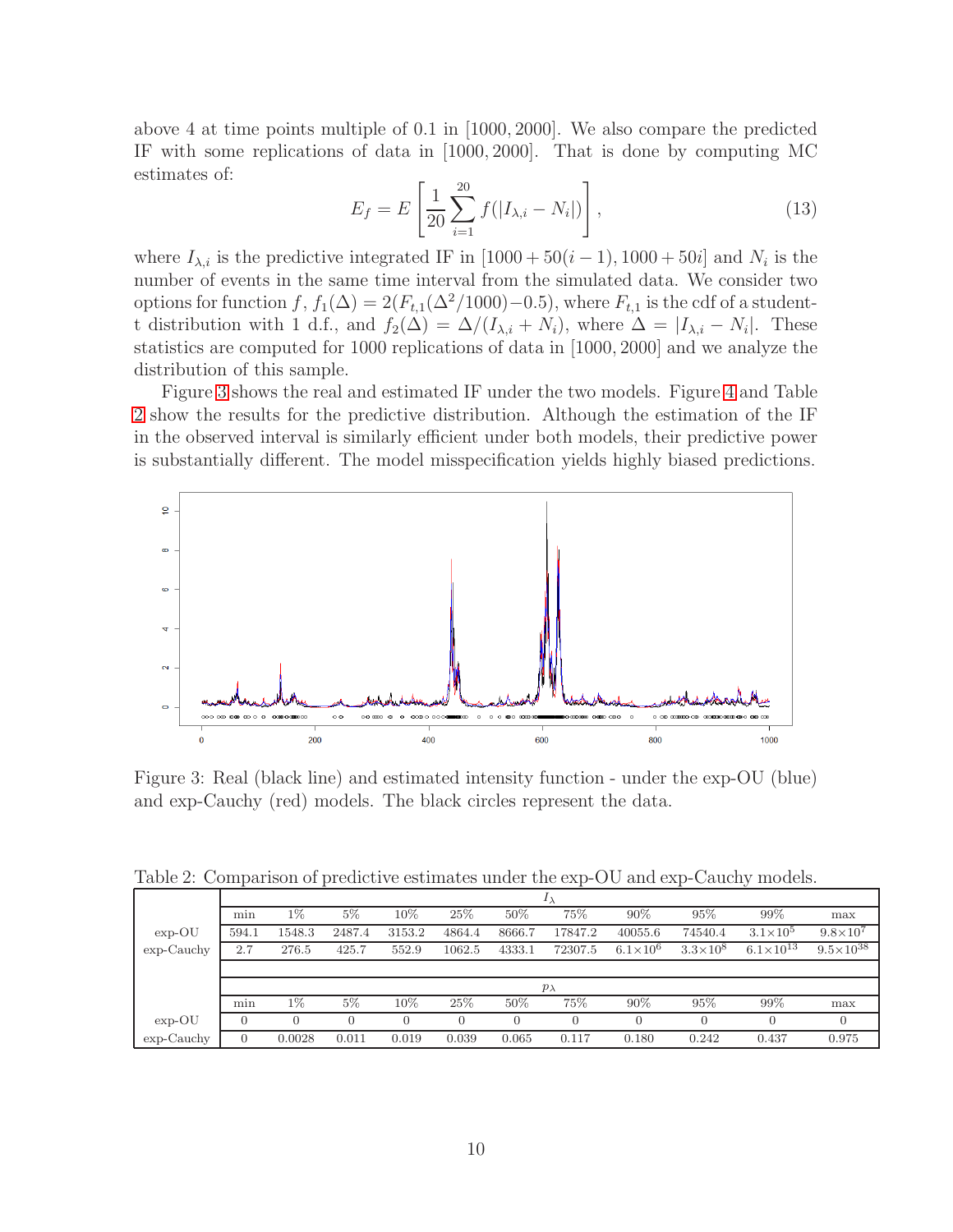

<span id="page-10-1"></span>Figure 4: Distribution of the MC estimates  $E_{f_1}$  (left) and  $E_{f_2}$  (right) under the Exp-OU (blue) and Exp-Cauchy (red) models, for the 1000 data replications. The sample for  $f_1$  presents values up to 1, but with negligible density above 0.15. The sample for  $f_1$  has mean and s.d. 0.053 and 0.111 for the Cauchy model and 0.102 and 0.104 for the OU model. The sample for  $f_2$  has mean and s.d. 0.600 and 0.086 for the Cauchy model and 0.850 and 0.034 for the OU model.

# <span id="page-10-0"></span>4 Applications

We apply the proposed methodology to three real datasets. The first one is the classic coal mine disaster data of [Jarrett \(1979\)](#page-18-12), consisting of the dates of 191 coal mine explosions that killed ten or more men in Britain between March 15th, 1875 and March 22nd, 1962. We consider year as the time unit and the cdf-DW model as defined in Section [3.](#page-6-0) Parameter  $\delta$  is estimated and we fix  $\mu = 1$ ,  $\rho = 0.1$  and  $\sigma = 0.2$ . The second dataset regards the S&P500 index from January 3rd, 2000 to December 31st, 2013 - 3521 days, with data consisting of the days in which a variation (w.r.t. the previous day) of more than 20 points occurred - 489 days in total (13,89%). The exp-OU model, as defined in Section [3,](#page-6-0) is considered with one time unit corresponding to ten days and for fixed  $\sigma = 0.2$ . Finally, the third dataset considers earthquake occurrences in Japan (rectangular region containing all the main islands from Kyushu to Hokkaido) from Jan 1st, 2014 to 29th Oct, 2018, with magnitude 4,5+ (1824 occurrences). The exp-Cauchy model, as defined in Section [3,](#page-6-0) is considered with day as the time unit. Parameters  $\rho$  and  $\sigma$  are constrained to be smaller than 1 to avoid computational cost problems. Results are presented in Figures [5](#page-11-2) and [6](#page-12-0) and Table [3.](#page-10-2)

Table 3: Posterior statistics of the estimated parameters for the three applications.

<span id="page-10-2"></span>

|                       | mean                     | sd                       | mean     | sd                       | mean  | sd     | mean  | sd    |
|-----------------------|--------------------------|--------------------------|----------|--------------------------|-------|--------|-------|-------|
| Coal mine (cdf-DW)    | 5.105                    | .094                     |          | $\overline{\phantom{0}}$ |       |        |       |       |
| $SP500$ (exp-OU)      |                          |                          | $-0.517$ | 0.866                    | 0.013 | 0.0083 |       |       |
| Japan_EQ (exp-Cauchy) | $\overline{\phantom{a}}$ | $\overline{\phantom{0}}$ |          |                          | 0.801 | 0.119  | 0.782 | 0.132 |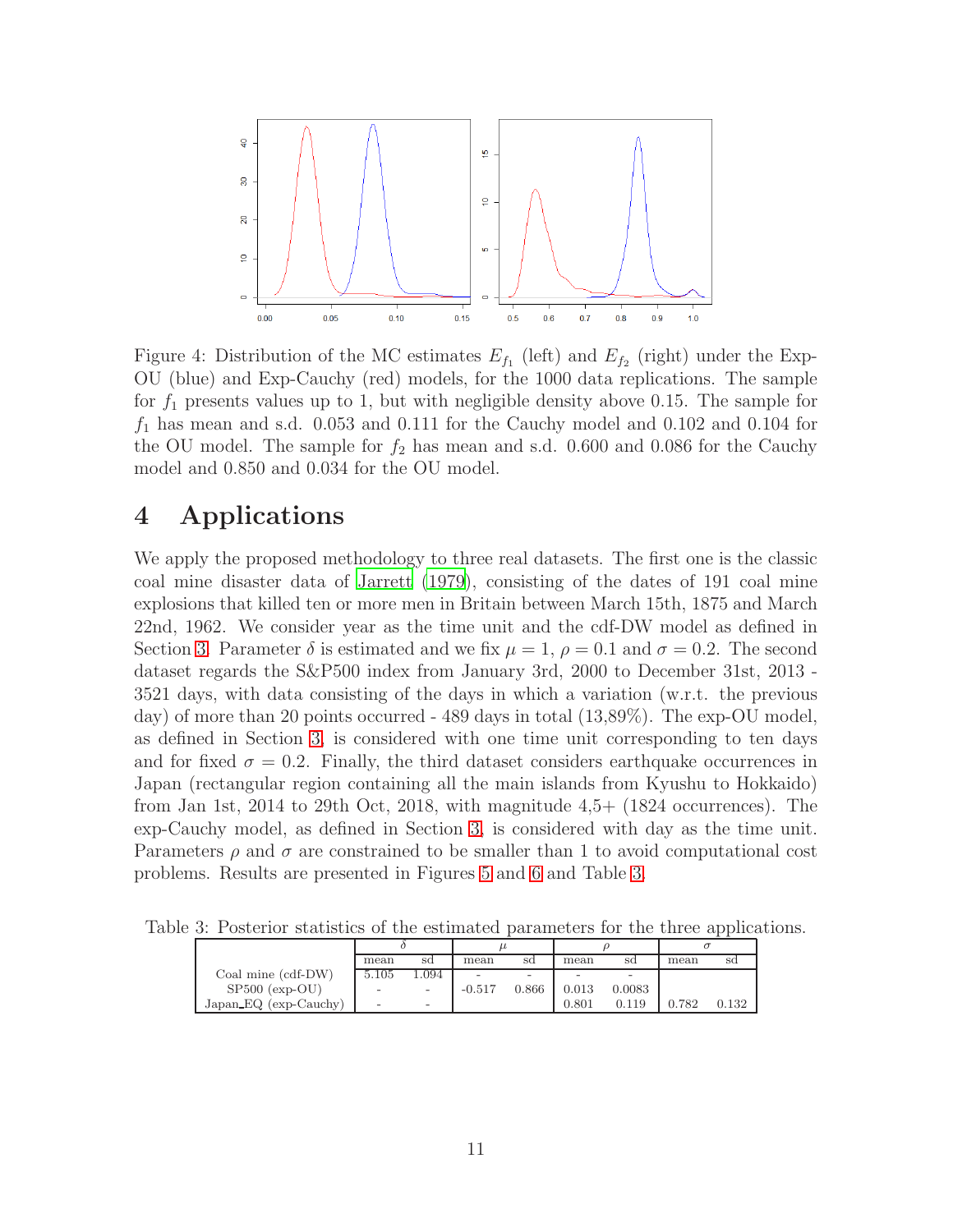

<span id="page-11-2"></span>Figure 5: Estimated intensity function - posterior mean and pointwise 95% credibility interval, for the coal mine - cdf-DW (top), and SP500 - exp-OU (bottom), examples.

# <span id="page-11-1"></span>5 Further topics

#### <span id="page-11-0"></span>5.1 A note on parameterization

The general DDCP model defined in [\(2\)](#page-1-0)-[\(5\)](#page-1-0) will sometimes admit different parameterizations. Typically, the parameterization of a model has a great impact on the efficiency (convergence properties) of the MCMC algorithm devised to perform inference. We define  $\eta_1$  as the set of parameters indexing function g and  $\eta_2$  as the set indexing functions  $\alpha$  and  $f_0$ .

We consider the parameterization issue when the same model may be defined with some parameter(s) being either in  $\eta_1$  or  $\eta_2$ , referred to as noncentered and centered parameterizations, respectively. This problem is deeply investigated in [Papaspiliopoulos et al.](#page-19-4) [\(2007](#page-19-4)), in a general Gibbs sampling context, who argue that the noncentered parameterization performs better when  $X$  (the missing data), under the centered parameterization, is relatively (to the parameter(s) in question) weakly identified by the data. This implies that  $X$ , under the noncentered parameterization, and the parameter(s) in question are not highly correlated a posteriori, which contributes to the efficiency of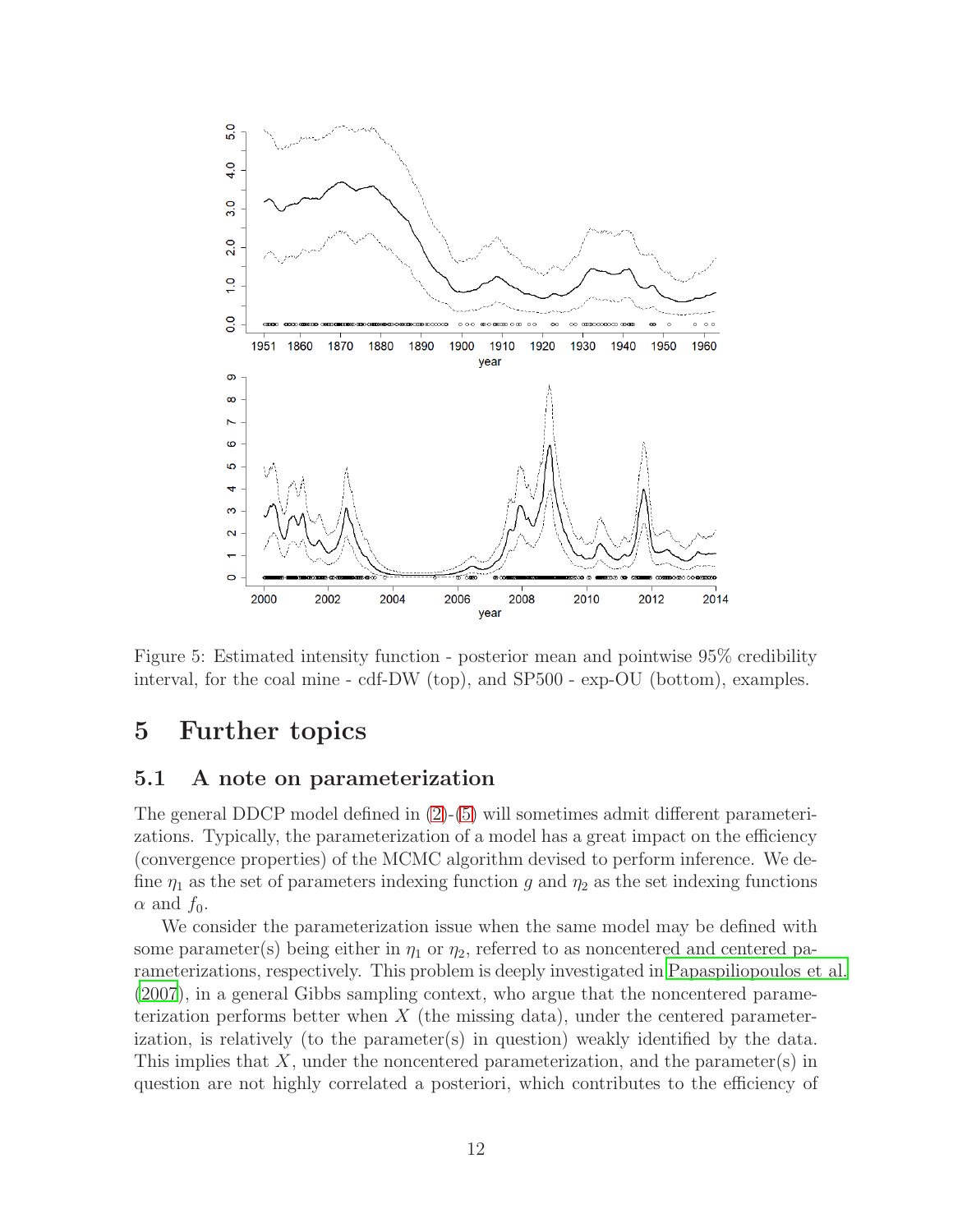

<span id="page-12-0"></span>Figure 6: Estimated intensity function - posterior mean, for the Japan earthquake example. The plot on the bottom zooms in [0, 10].

the Gibbs sampler.

In the context of DDCP, the diffusion X, under the centered parameterization, is strongly identified by the data, relative to the parameters indexing the diffusion, because the data is highly informative about the intensity function. For that reason, the centered parameterization should always be preferred (see Figure [8](#page-25-0) in Appendix C).

It is also important to address the fact that the Poisson process data is, typically, not very informative about the parameters indexing the diffusion. This is basically due to the composition of the Poisson process variance given the IF and the diffusion variance given its parameters. The same phenomenon is observed, for example, for Gaussian process-driven Cox processes (see Gonçalves and Gamerman, [2018\)](#page-18-10).

Finally, note that some parameters may eventually appear in both  $\eta_1$  and  $\eta_2$ . That is the case if the model is defined based on a diffusion Y with a diffusion coefficient depending on unknown parameters. Estimation of those parameters should be avoided and, given that the diffusion coefficient determines the instant variance of the diffusion, it is reasonable to assume that the data will contain even less information about those parameters when compared to parameters in the drift. For that reason, fixing the parameters in the diffusion coefficient, based on the scale of the problem, should be feasible and lead to good results. If, however, estimation of those parameter is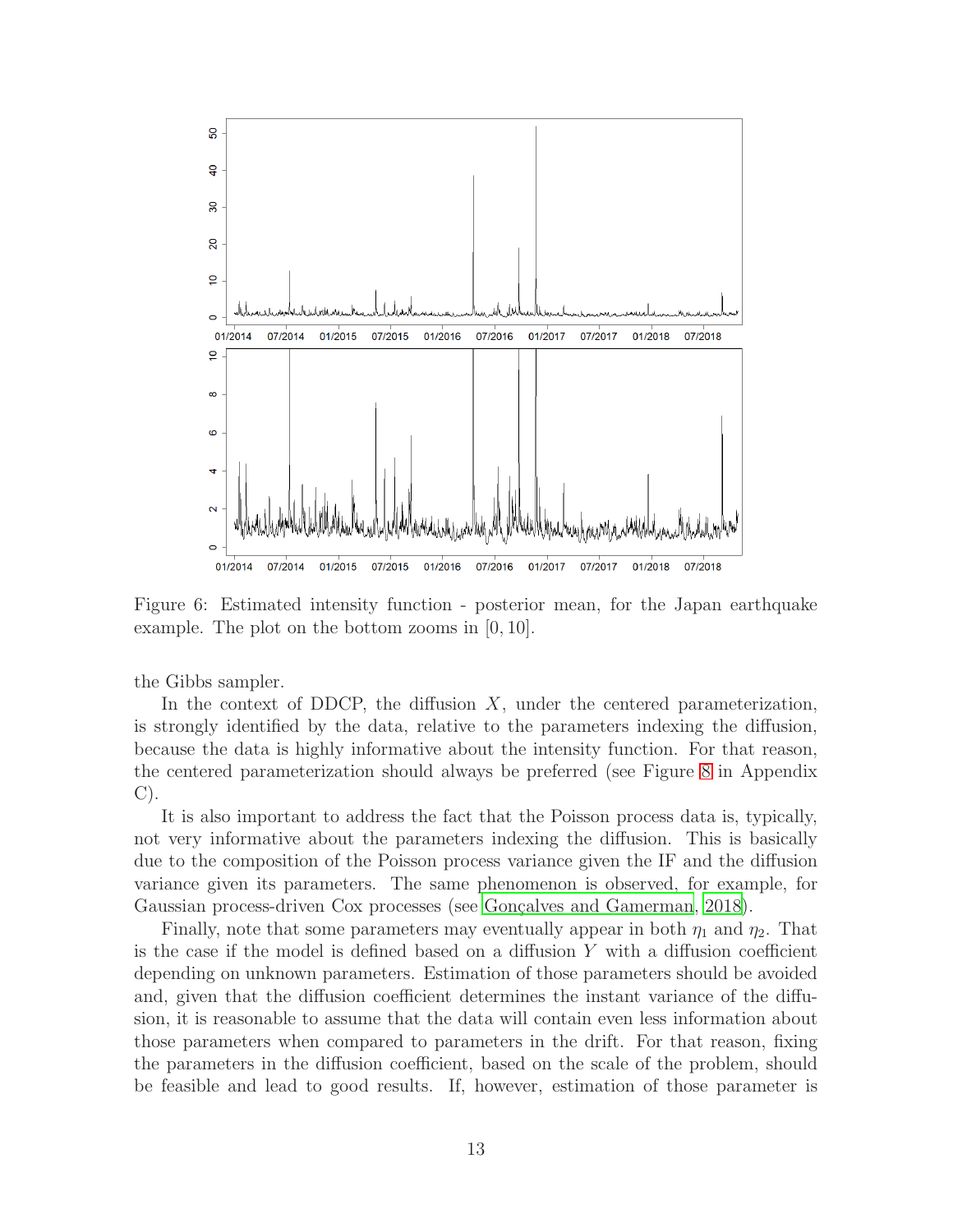indispensable, the MCMC algorithm should be devised in terms of  $Y = \eta^{-1}(X)$  (the inverse of the Lamperti transform) instead of  $X$ , so that the centered parameterization can be considered also for parameters in the diffusion coefficient. In practice, the new algorithm will only differ from that in Section [2](#page-2-0) in terms of the full conditional distribution of  $\theta$ . Defining  $X_i(\theta) = \eta(Y_{\tau_i}; \theta)$  and  $X_{i,j}(\theta) = \eta(Y_{s_{i,j}}; \theta)$ , this distribution is given by

#### <span id="page-13-0"></span>Theorem 2.

$$
\pi(\theta|\cdot) = \pi(\theta) f_0^*(Y_0; \theta) \exp \left\{ A(X_{m+1}(\theta); \theta) - A(X_0(\theta); \theta) - \sum_{i=1}^{m+1} \sum_{j=1}^{n_i+1} \Delta_{i,j} \phi_{i,j,u}(\theta) \right\}
$$
  
\n
$$
\prod_{i=1}^{m+1} \pi_{\tilde{W}}(\tilde{X}_i(\theta); X_{i-1}(\theta), X_i(\theta)) \frac{1}{\Delta_i} f_{\mathcal{N}}((X_i(\theta) - X_{i-1}(\theta))/\Delta_i) \eta'(Y_{\tau_i}; \theta) \prod_{j=1}^{n_i} \eta'(Y_{s_{i,j}}; \theta)
$$
  
\n
$$
\prod_{i=1}^{m+1} \left[ \prod_{j=1}^{n_i} g(X_{i,j}(\theta); \theta) \right] \left[ \prod_{j=1}^{n_i+1} r_{i,j}(\theta)^{\kappa_{i,j}} \prod_{k=1}^{\kappa_{i,j}} \left( 1 - \frac{\phi(\varphi(\omega_{\psi_{i,j,k}}; X_{i,j-1}(\theta), X_{i,j}(\theta)); \theta) - \phi_{i,j,l}(\theta)}{r_{i,j}(\theta)} \right) \right]
$$

.

where

$$
\omega_{\psi_{i,j,k}} = X_{\psi_{i,j,k}} - \left(1 - \frac{\psi_{i,j,k} - s_{i,j}}{s_{i,j} - s_{i,j-1}}\right)X_{i,j-1}(\theta_0) - \left(\frac{\psi_{i,j,k} - s_{i,j}}{s_{i,j} - s_{i,j-1}}\right)X_{i,j}(\theta_0),
$$

 $\theta_0$  is the current value of  $\theta$  in the chain used to simulate  $X_{\psi_{i,j,k}}$  and

$$
\varphi(\omega_{\psi_{i,j,k}}; X_{i,j-1}(\theta), X_{i,j}(\theta)) = \omega_{\psi_{i,j,k}} + \left(1 - \frac{\psi_{i,j,k} - s_{i,j}}{s_{i,j} - s_{i,j-1}}\right) X_{i,j-1}(\theta) + \left(\frac{\psi_{i,j,k} - s_{i,j}}{s_{i,j} - s_{i,j-1}}\right) X_{i,j}(\theta).
$$

#### Proof. See Appendix B.

Another possible reparameterization regards the Poisson processes  $\Xi_{ij}$ . Basically, some models may induce a high correlation between the parameters indexing the diffusion and the  $\Xi_{ij}$ 's. [Sermaidis et al. \(2012\)](#page-19-2) proposes a noncentered parameterization to reduce that dependence that, instead of simulating a Poisson process with rate  $r_{i,j}(\theta)$ on  $[0, t] \times [0, 1]$ , simulates a Poisson process with rate 1 on  $[0, t] \times [0, \infty)$ . This strategy works because we only need to unveil the points for which the second coordinate falls below  $r_{i,j}(\theta)$ . This leads to the following full conditional distribution for  $\theta$ :

#### Theorem 3.

$$
\pi(\theta|\cdot) \propto \prod_{i=1}^{m+1} \left[ \prod_{j=1}^{n_i} g(X_{i,j}; \theta) \right] f_0(X_0; \theta) \pi(\theta)
$$
  
\n
$$
\exp \left\{ A(X_T; \theta) - A(X_0; \theta) - \sum_{i=1}^{m+1} \sum_{j=1}^{n_i+1} \Delta_{i,j} \phi_{i,j,u}(\theta) \right\}
$$
  
\n
$$
\prod_{i=1}^{m+1} \prod_{j=1}^{n_i+1} \left[ \prod_{k=1}^{\infty} \left( 1 - \mathbb{I}(v_{i,j,k} < r_{i,j}(\theta)) \frac{\phi(X_{\psi_{i,j,k}}; \theta) - \phi_{i,j,l}(\theta)}{r_{i,j}(\theta)} \right) \right].
$$
 (14)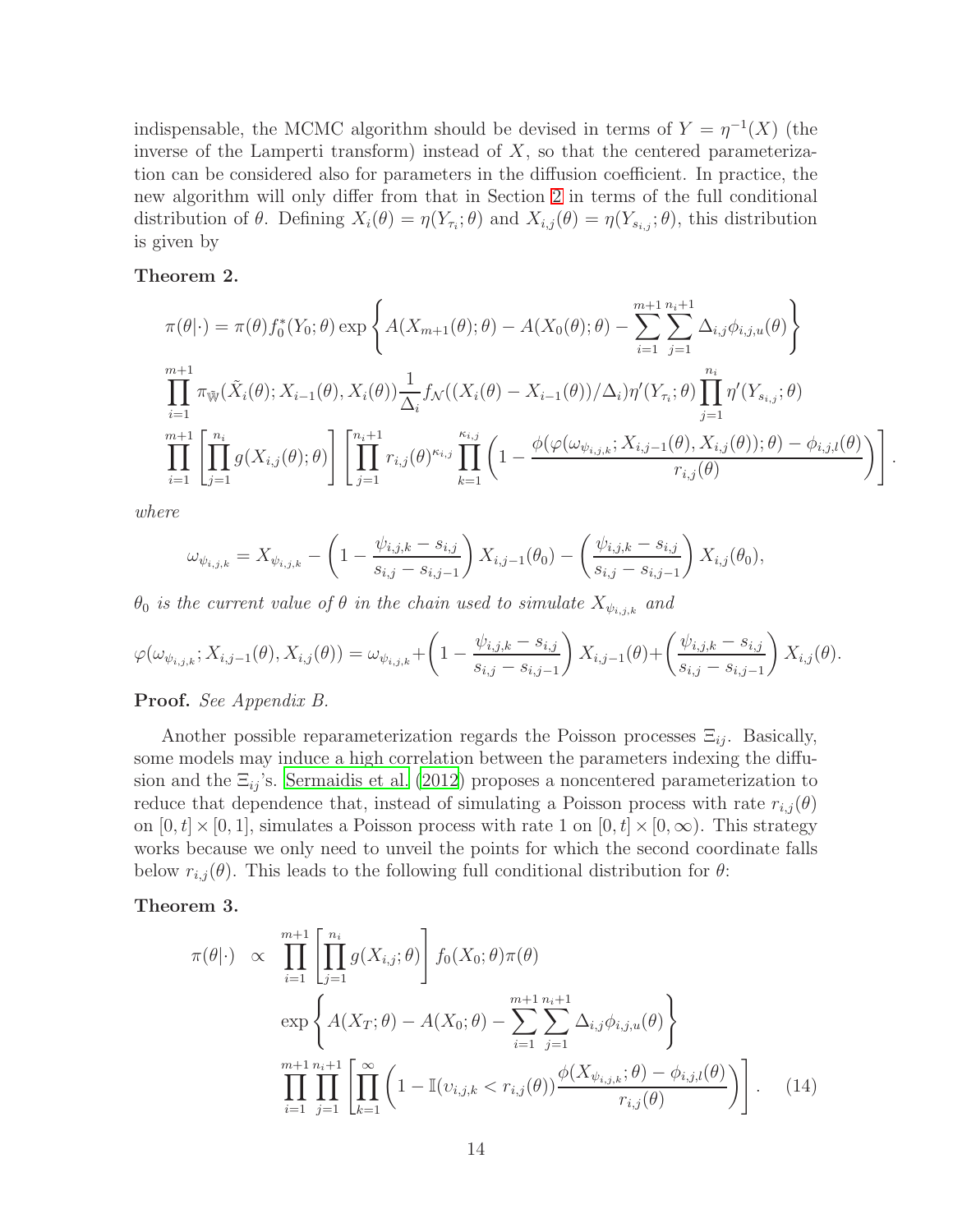Proof. Combines the proof of Theorem [1](#page-4-0) and that of Theorem 3 from [Sermaidis et al.](#page-19-2) [\(2012\)](#page-19-2).

The practical computational difference between this algorithm and the original one is that, when proposing a move from  $\theta$  to  $\theta^*$ , one needs to simulate potential extra PP points if  $r_{i,j}(\theta^*) > r_{i,j}(\theta)$  (see [Sermaidis et al., 2012](#page-19-2), Section 4.1). The double-well potential process is a typical example in which the noncentered parameterization leads to significant improvement (see Figure [7](#page-24-0) in Appendix C).

### 5.2 Prediction

Prediction about future behavior is generally of interest when fitting unidimensional Cox processes. Under the Bayesian Paradigm, that is naturally achieved through the predictive distribution, i.e., the posterior distribution of some function of the process in some unobserved time interval.

It is straightforward to obtain a sample from the predictive distribution in an MCMC context, as it is considered in this paper. Suppose that we want to predict some function  $h(N^*, X^*)$  of the Cox process and the diffusion X in some unobserved time interval, given the data N. The predictive distribution of  $h(N^*, X^*)$  satisfies:

$$
\pi(h(N^*, X^*)|N) = \int \pi(h(N^*, X^*)|X, \theta)\pi(X, \theta|N)dX d\theta.
$$
 (15)

This means that a sample from the predictive distribution  $\pi(h(N^*, X^*)|N)$  can be obtained by simulating one observation from  $\pi(h(N^*, X^*)|X^{(j)}, \theta^{(j)})$ , for each  $(X^{(j)}, \theta^{(j)})$ in the posterior sample output in the MCMC algorithm. Naturally, simulation from  $\pi(h(N^*, X^*)|X, \theta)$  should be possible.

Consider for example  $h(N^*, X^*) = N_{T+t^*} - N_T$ , for some  $t^* > 0$ , i.e. the number of events in the interval of length  $t^*$  following the observed interval. Simulation from  $\pi(h(N^*, X^*)|N)$  is performed as follows:

Simulation from the predictive distribution

1. initiate  $j = 1$ ; 2. simulate  $X^{*(j)} := \{X_t; T \le t \le T+t^*\}$ , given  $X^{(j)}_T$  and  $\theta^{(j)}$ , including  $\mathcal{L}$ ; 3. obtain an upper bound  $\lambda^{*(j)}$  for  $\lambda_s$  in  $[T, T + t^*]$  using  $\mathcal{L}$ ; 4. simulate a Poisson process with rate  $\lambda^{*(j)}$  on  $[0,t^*]$ ; 5. simulate  $X^{*(j)}$  at the times of the  $PP(\lambda^{*(j)})$ ; 6. keep each of the events  $t_i$  with probability  $R(t_i) = \frac{g(X_{t_i}^{*(j)}, \theta^{(j)})}{s*(s_i)}$  $\frac{\lambda^*(j)}{\lambda^*(j)}$ . 7. store  $N_{T+t^*}^{(j)}-N_T$ , make  $j=j+1$  and go to 2 until the whole MCMC sample is used.

Steps 2 and 5 are performed via the EA algorithm [\(Beskos et al., 2008](#page-17-1)) that performs exactly simulation of a class of diffusion processes.

It is also feasible to devise unbiased Monte Carlo estimators for expectations of intractable functions  $h$  under the predictive distribution. For example, suppose that we want to estimate  $I = E_{(X^*, \theta|N)} \left[ \int_T^{T+t^*}$  $T^{T+t^*}_{T} g(X_s, \theta) ds$ . Unbiased estimation is achieved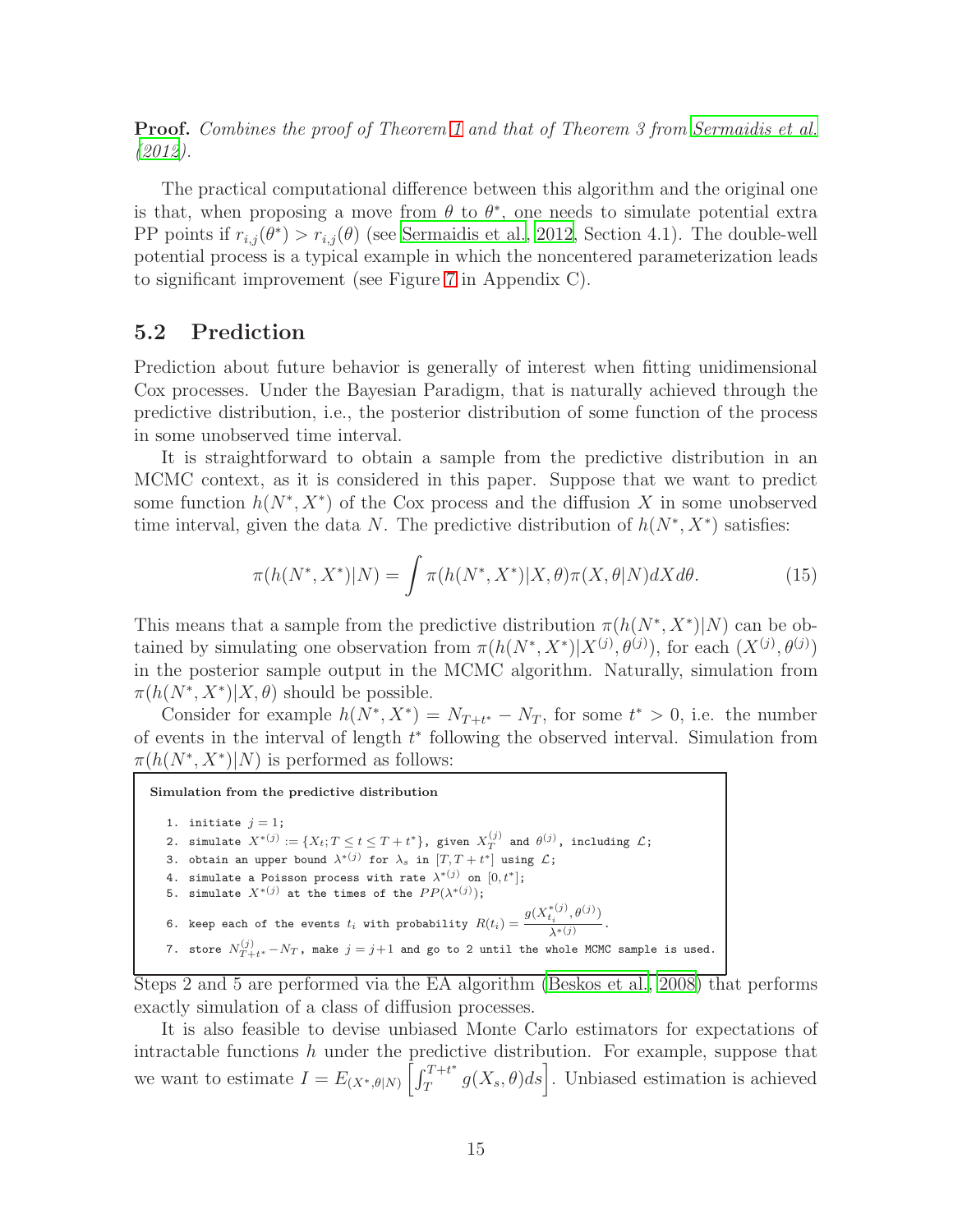by defining a r.v. U with uniform distribution in  $(T, T + t^*)$  and noting that

$$
I = t^* E_{(U, X_0, \theta | N)} \left[ g(X_U, \theta) \right]. \tag{16}
$$

This means that an unbiased estimator of  $I$  is given by:

$$
\hat{I} = t^* \frac{1}{J} \sum_{j=1}^{J} g(X_{U^{(j)}}^{(j)}, \theta^{(j)}), \tag{17}
$$

which can be computed by simulating J iid samples of U and  $X_U$  (the latter from its predictive distribution).

#### <span id="page-15-1"></span>5.3 Inference for a different data scheme

Suppose that instead of observing the complete Poisson process  $N$ , we only observe the number of points in a collection of intervals defining a partition of  $[0, T]$ . This is a common feature in real datasets in which data are aggregated in small time intervals (w.r.t. the total observed time interval), like daily counting data for processes observed over weeks/months.

Define  $\Gamma := (0 = \gamma_0, \gamma_1, \dots, \gamma_p = T)$  to be the  $p+1$  time points defining the partition in which the aggregated data is observed and  $\dot{n} := (\dot{n}_1, \dots, \dot{n}_p)$  to be the number of events in each of the intervals from the partition. Poisson process properties imply that the  $\dot{n}_j$ 's are all conditionally independent (given the intensity function) and

$$
\dot{n}_j \sim Poisson\left(\int_{\gamma_{j-1}}^{\gamma_j} g(X_s; \theta) ds\right). \tag{18}
$$

which leads to the following likelihood function:

$$
L(X,\theta) \propto \exp\left\{-\int_0^T g(X_s;\theta)ds\right\} \prod_{j=1}^p \left(\int_{\gamma_{j-1}}^{\gamma_j} g(X_s;\theta)ds\right)^{n_j}.\tag{19}
$$

Inference for this data scheme can be carried out for models in the  $\mathcal P$  class that, additionally, have a bounded intensity function conditional on the parameters, for example, the cdf-<sup>\*</sup> models. Suppose that  $M(\theta)$  is an upper bound for  $q(u;\theta)$ ,  $u \in \mathcal{X}$ . We consider a Gibbs sampling algorithm analogous to the one proposed in Section [2.](#page-2-0) The partition  $\tau$  of  $[0, T]$  needs to be discretely distributed over  $\Gamma$  such that each interval  $(\tau_{l-1}, \tau_l)$  needs to contain at least two of the subintervals defined by Γ so that  $\tau$  can be updated to assure irreducibility of the chain.

The diffusion bridges are sampled in each subinterval  $(\tau_i, \tau_{i+1})$  via rejection sampling by proposing from a Brownian bridge and accepting with probability:

<span id="page-15-0"></span>
$$
\alpha_1 = \exp\left\{-\int_{\tau_i}^{\tau_{i+1}} \phi(X_s; \theta) - m(\theta) ds\right\} \prod_{j \in \tau_{i,i+1}} \left(\frac{\int_{\gamma_{j-1}}^{\gamma_j} g(X_s; \theta) ds}{(\gamma_j - \gamma_{j-1}) M(\theta)}\right)^{n_j},\tag{20}
$$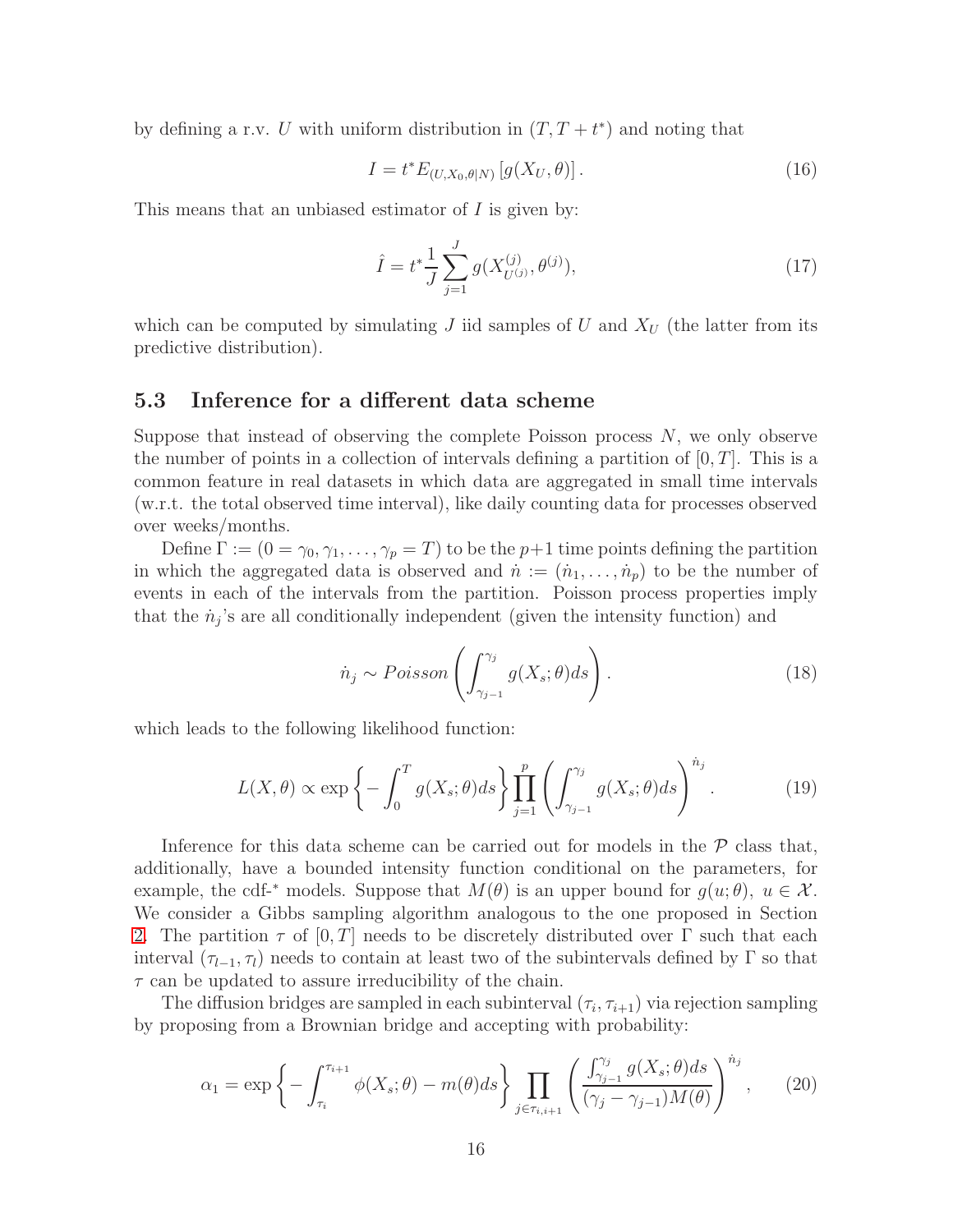for  $\phi$  and  $m(\theta)$  as previously defined and  $\tau_{i,i+1}$  representing the set of observed intervals that define  $(\tau_i, \tau_{i+1})$ . The acceptance probability in [\(20\)](#page-15-0) is evaluated by simulating a Poisson process for the exponential term and by computing an unbiased (and a.s. in  $(0, 1)$ ) estimator for the product term.

Define  $r_i$  and  $\phi_{i,l}$  as in Appendix F, by making  $n_i = 0$ , and consider the indicator function

<span id="page-16-1"></span>
$$
I_i = \mathbb{I}\left[\exp\left(-\Delta_i(\phi_{i,l}(\theta) - m(\theta)\right)\right) < u\right] \prod_{k=1}^{\kappa_i} \mathbb{I}\left[\frac{\phi(\dot{X}_{\psi_{i,k}};\theta) - \phi_{i,l}(\theta)}{r_i(\theta)} < v_{i,k}\right],\tag{21}
$$

where  $u \sim U(0, 1)$ .

Furthermore, an unbiased estimator of the product term in [\(20\)](#page-15-0) is given by

<span id="page-16-0"></span>
$$
\prod_{j \in \tau_{i,i+1}} \prod_{k=1}^{\dot{n}_j} \frac{g(X_{U_{j,k}}; \theta)}{M(\theta)},
$$
\n(22)

where  $U_j = (U_{j,1}, \ldots, U_{j,n_j})$  and the  $U_{j,k}$ 's are i.i.d.  $U(\gamma_{j-1}, \gamma_j)$ . Finally, the initial and ending intervals are sampled by proposing from a biased Brownian motion which biases the extreme points with terms  $\exp\{-A(X_0; \theta)\}\$  and  $\exp\{A(X_T; \theta)\}\$ , respectively. A proposal bridge is then accepted if  $I_i = 1$  and a simulated Bernoulli r.v. with success probability given by [\(22\)](#page-16-0) returns 1.

The full conditional density of the parameter vector  $\theta$  is derived analogously to Theorem [1](#page-4-0) and is given by:

$$
\pi(\theta|\cdot) \propto [M(\theta)]^{j=1} \quad f_0(X_0;\theta)\pi(\theta)
$$

$$
\exp\left\{A(X_T;\theta) - A(X_0;\theta) - \sum_{i=1}^{m+1} \Delta_i \phi_{i,u}(\theta)\right\}
$$

$$
\prod_{i=1}^{m+1} \left[ (r_i(\theta))^{\kappa_i} \prod_{k=1}^{\kappa_i} \left(1 - \frac{\phi(\dot{X}_{\psi_{i,k}};\theta) - \phi_{i,l}(\theta)}{r_i(\theta)}\right) \right].
$$
(23)

#### 5.4 Extensions

The methodology proposed in this paper is restricted to the class  $P$  defined in Section [2.](#page-2-0) Although this is a rich class, one may wonder whether the methodology could be extended to a wider class of models. In fact, we can combine the theory in this paper with ideas from Gonçalves et al.  $(2017)$  to devise an exact methodology for a wider class of models that only requires the drift  $\alpha$  to be differentiable.

Gonçalves et al.  $(2017)$  devise a general MCMC algorithm to perform exact inference for discretely observed (jump-)diffusion processes. The algorithm consists of a Gibbs sampling that alternates between updating parameters and missing paths between observations. Each of those two blocks is updated via Barker's steps in which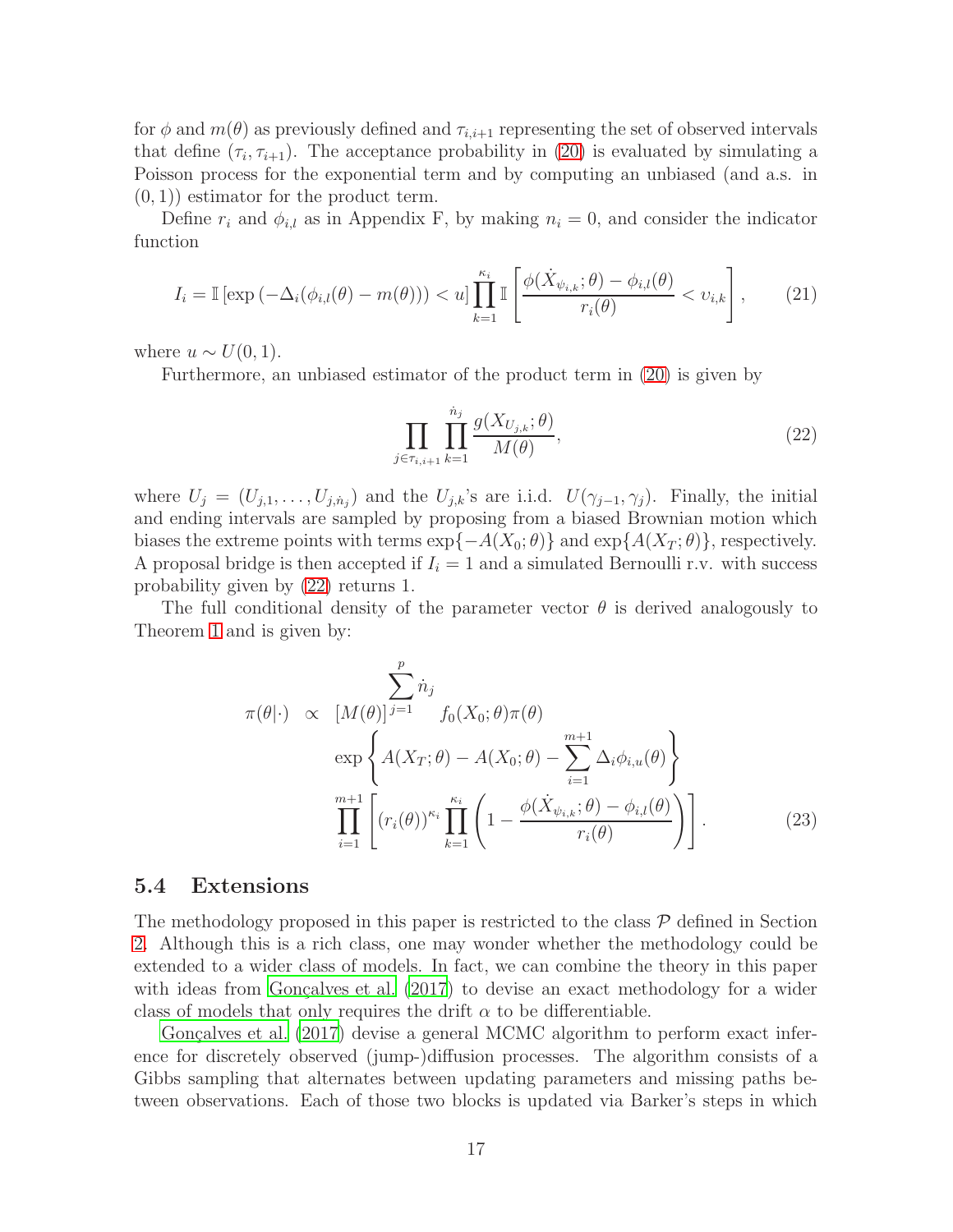the unknown acceptance probabilities are evaluated using a Bernoulli Factory (see Latuszynski et al., 2011) called the Two-Coin algorithm. This could be adapted to DDCPs by adding the Poisson process likelihood [\(24\)](#page-20-2) to the expression of the acceptance probability in each step of the Barker's steps.

Finally, this extended methodology could also be applied to the data scheme de-scribed in Section [5.3](#page-15-1) for any diffusion with differentiable drift  $\alpha$ .

# 6 Conclusions

This paper proposes the first exact methodology to perform inference in a class of diffusion-driven Cox processes. The methodology is exact in the sense that no discretizationbased approximation is used and MCMC error is the only source of inaccuracy. The proposed MCMC algorithm is a Gibbs Sampling that alternates between updating the diffusion path and the parameters indexing the model.

The exactness feature of the algorithm lies in the key fact that the global acceptance probability of the rejection sampling algorithm that samples from the full conditional distribution of the diffusion (bridges) has an intractable term which also appears in the joint density of the data and the diffusion at a finite collection of time points.

Several issues related to model flexibility and the efficiency of the proposed methodology are discussed and illustrated in simulated examples. Results show very good recovery of the intensity function and the Cauchy diffusion example illustrates the model flexibility when compared to the most popular models in the literature. Also, three real data examples are presented, concerning coal mine accidents, the SP500 index and earthquakes in Japan.

Further discussions are presented regarding model parameterization, prediction and inference for the case where the data is aggregated. The centered parameterization is argued and illustrated to have a better performance. Prediction is straightforwardly performed with an extra sampling step that uses the MCMC output to sample from the desired predictive distribution. Finally, an extension of the proposed methodology for a wider class of models is discussed with the use of an infinite-dimensional Barker's MCMC algorithm.

# References

- <span id="page-17-2"></span>Beskos, A., O. Papaspiliopoulos, and G. O. Roberts (2006). Retrospective exact simulation of diffusion sample paths with applications. *Bernoulli 12*(6), 1077–1098.
- <span id="page-17-1"></span>Beskos, A., O. Papaspiliopoulos, and G. O. Roberts (2008). A new factorisation of diffusion measure and sample path reconstruction. Methodology and Computing in Applied Probability  $10(1)$ , 85–104.
- <span id="page-17-0"></span>Beskos, A., O. Papaspiliopoulos, G. O. Roberts, and P. Fearnhead (2006). Exact and computationally efficient likelihood-based inference for discretely observed diffusion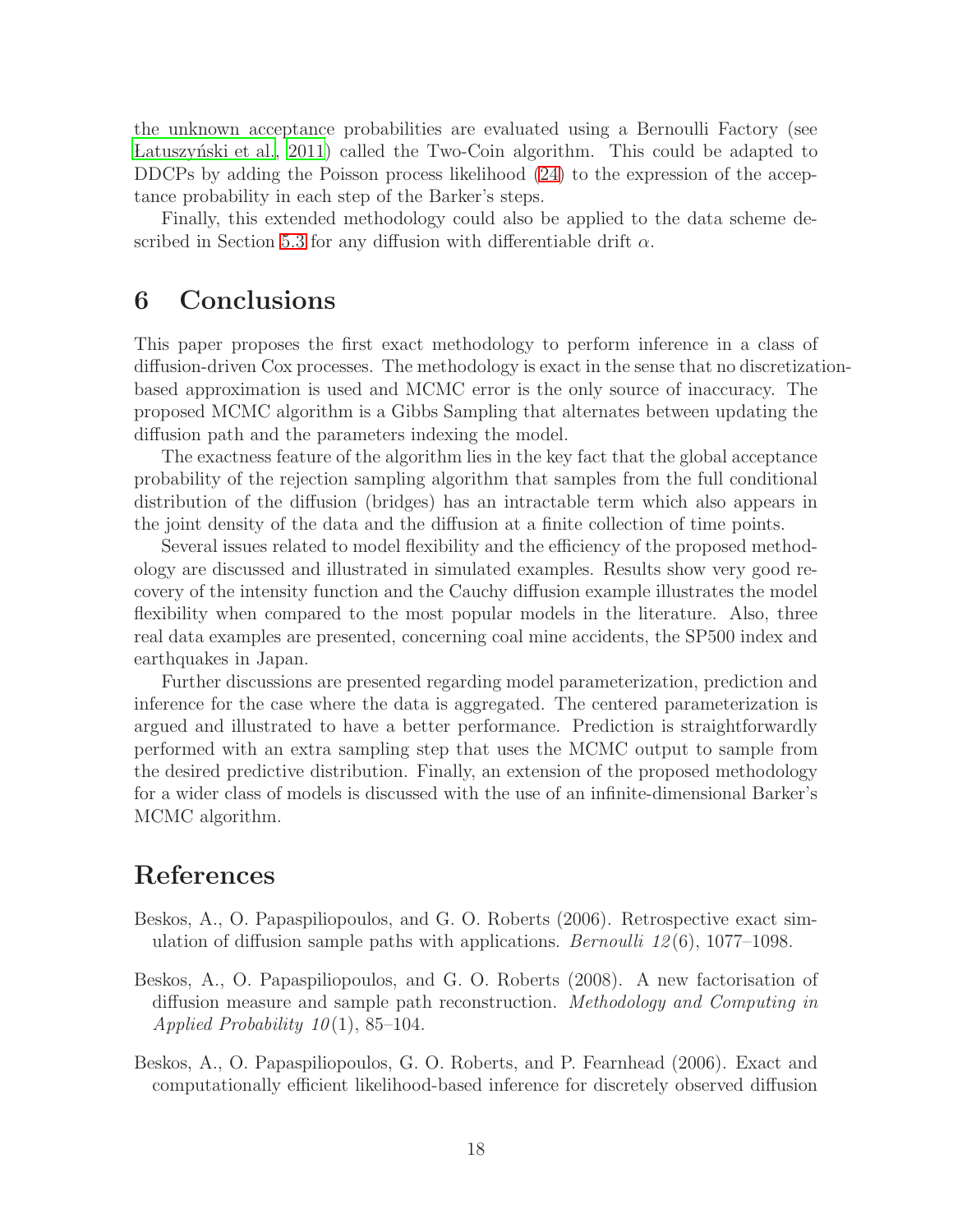processes (with discussion). Journal of the Royal Statistical Society, Series B 68 (3), 333–382.

- <span id="page-18-2"></span>Cariboni, J. and W. Schoutens (2009). Jumps in intensity models: investigating the performance of Ornstein-Uhlenbeck processes in credit risk modeling. Metrika 69, 173–198.
- <span id="page-18-1"></span>Chib, S., M. K. Pitt, and N. Shephard (2006). Likelihood based inference for diffusion driven state space models. *Working paper*.
- <span id="page-18-0"></span>Cox, D. R. (1955). Some statistical methods connected with series of events. Journal of the Royal Statistical Society, Series B 17, 129–164.
- <span id="page-18-4"></span>Dassios, A. and J. Jang (2003). Pricing of catastrophe reinsurance and derivatives using the cox process with shot noise intensity. Finance and stochastics 7, 73–95.
- <span id="page-18-9"></span>Diggle, P. J. (2014). Statistical Analysis of Spatial and Spatio-Temporal Point Patterns (3rd ed.). London: Chapman & Hall.
- <span id="page-18-11"></span>Doornik, J. A. (2007). *Object-Oriented Matrix Programming Using Ox* (3rd ed.). London: Timberlake Consultants Press and Oxford.
- <span id="page-18-10"></span>Gonçalves, F. B. and D. Gamerman (2018). Exact Bayesian inference in spatiotemporal Cox processes driven by multivariate Gaussian processes. Journal of the Royal Statistical Society - Series B 80(157-175).
- <span id="page-18-8"></span>Gonçalves, F. B., G. O. Roberts, and K. G. Latuszynski (2017). Exact Monte Carlo likelihood-based inference for jump-diffusion processes. [arXiv:1707.00332].
- <span id="page-18-3"></span>Iversen, V. B., A. J. Glenstrup, and J. Rasmussen (2000). Internet dial-up traffic modelling. Fifteenth Nordic Teletraffic Seminar.
- <span id="page-18-12"></span>Jarrett, R. G. (1979). A note on the intervals between coal-mining disasters. Biometrika 66, 191–193.
- <span id="page-18-6"></span>Kloeden, P. and E. Platen (1995). Numerical Solution of Stochastic Differential Equations. New York: Springer.
- <span id="page-18-13"></span>Latuszyński, K., I. Kosmidis, O. Papaspiliopoulos, and G. Roberts (2011). Simulating events of unknown probabilities via reverse time martingales. Random Structures  $\mathcal{B}$ Algorithms 38(4), 441–452.
- <span id="page-18-7"></span>Lechnerová, R., K. Helisová, and V. Benesš (2008). Cox point processes driven by Ornstein-Uhlenbeck type processes. Methodology and Computing in Applied Probability 10, 315–335.
- <span id="page-18-5"></span>Legg, M. W. and M. A. Chitre (2012). Clustering of snapping shrimp snaps on long time scales: a simulation study. *Proceedings of Acoustics*.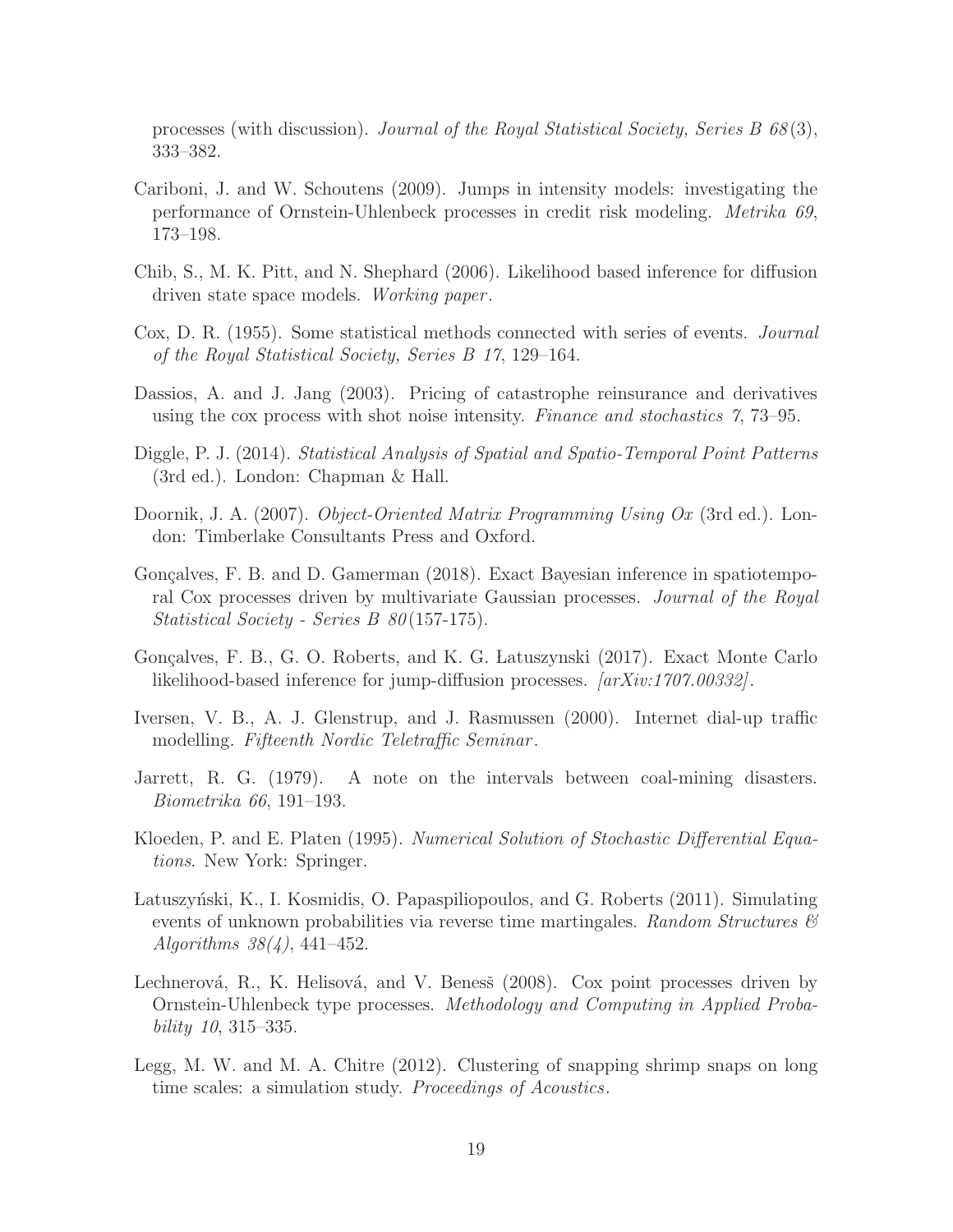- <span id="page-19-3"></span>Møller, J., A. R. Syversveen, and R. P. Waagepetersen (1998). Log Gaussian Cox processes. Scandinavian Journal of Statistics 25, 451–482.
- <span id="page-19-1"></span>Øksendal, B. K. (1998). Stochastic Differential Equations: An Introduction with Applications. Berlin: Springer-Verlag.
- <span id="page-19-4"></span>Papaspiliopoulos, O., G. O. Roberts, and M. Sköld (2007). A general framework for the parametrization of hierarchical models. Statistical Science 22, 59–73.
- <span id="page-19-0"></span>Roberts, G. and L. M. Sangalli (2010). Latent diffusion models for survival analysis. Bernoulli 16, 435–458.
- <span id="page-19-2"></span>Sermaidis, G., O. Papaspiliopoulos, G. O. Roberts, A. Beskos, and P. Fearnhead (2012). Markov chain Monte Carlo for exact inference for diffusions. Scandinavian Journal of Statistics 40, 294–321.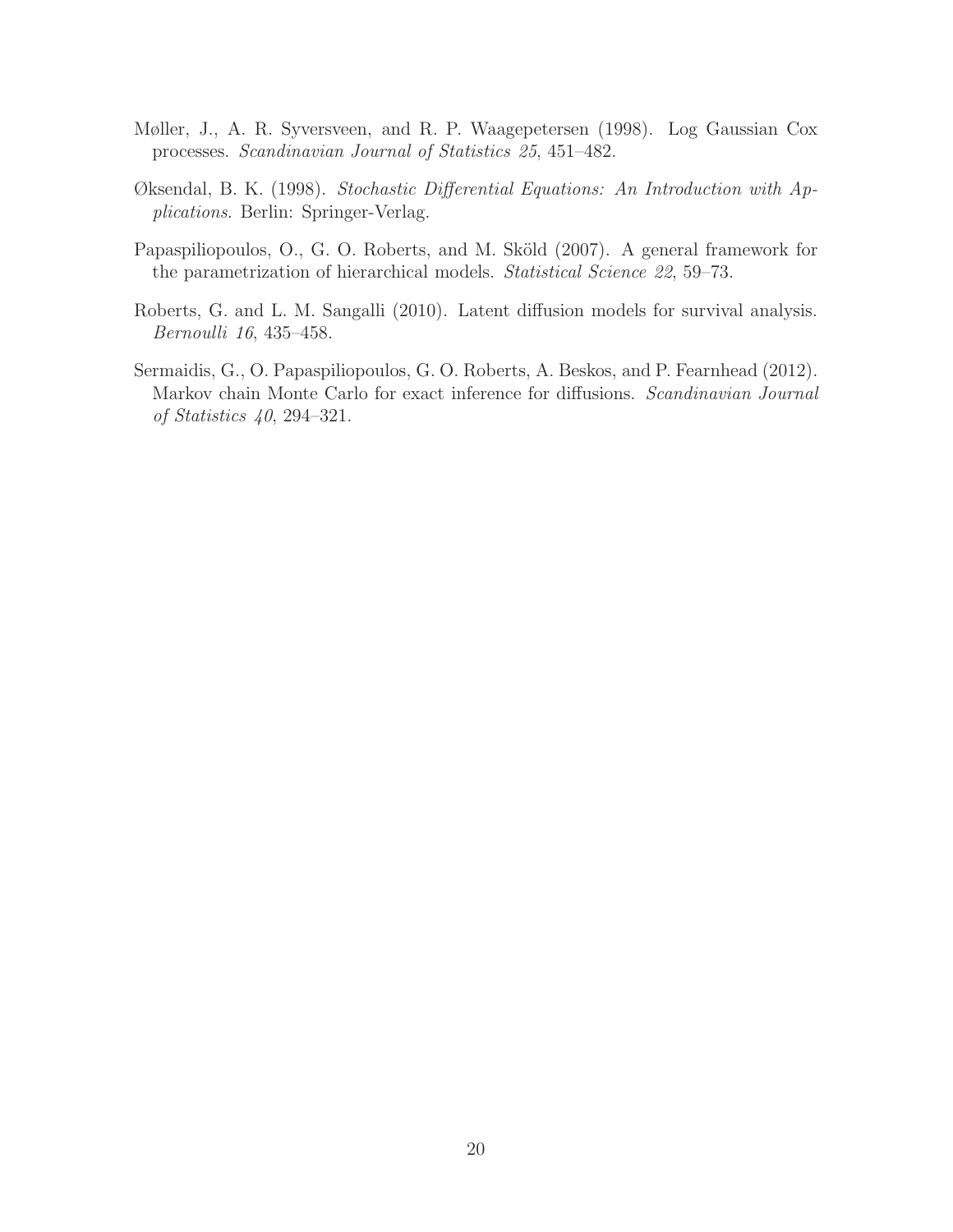### Appendix A - Important results and definitions

Let  $\tilde{\mathbb{P}}_i$ , for  $i = 1, \ldots, m$ , be the probability measure of  $(X_{(i)} | X_{\tau_{i-1}}, X_{\tau_i}, N, \theta, X^{-(i)})$ , where  $X^{(i)}$  is X in  $(\tau_{i-1}, \tau_i)$  and  $X^{-(i)}$  is  $X \setminus \{X^{(i)}, X_{\tau_{i-1}}, X_{\tau_i}\}$ . Let also  $\mathbb{P}_1$  be the probability measure of  $(X_0, X^{(1)}|N, X_{\tau_1}, \theta, X^{-(1)})$ , where  $X^{(1)}$  is X in  $(0, \tau_1)$ , where  $X^{-(1)}$  is X outside  $[0, \tau_1]$ . Finally, let  $\mathbb{P}_{m+1}$  be the probability measure of  $(X_T, X^{(m+1)}|N, X_{\tau_m}, \theta, X^{-(m+1)}),$ where  $X^{(m+1)}$  is X in  $(\tau_m, T)$ , where  $X^{-(m+1)}$  is X outside  $[\tau_m, T]$ .

Now let  $\tilde{W}$  be the joint measure of the  $m + 1$  independent Brownian bridges  $BB(\tau_{i-1}, X_{\tau_{i-1}}; \tau_i, X_{\tau_i})$  (with measure denoted  $\tilde{W}_i$ ), for  $i = 1, \ldots, m+1$ , and  $\tilde{W}^*$  be the joint measure of the  $m + 1$  independent biased Brownian bridges (with measure denoted  $\widetilde{\mathbb{W}}_i^*$  that differ from  $\widetilde{\mathbb{W}}_i$  only in the distribution of  $\widetilde{X}_i$ . Let also  $\mathbb{W}_1$  be the measure of a Brownian motion in  $[0, \tau_1)$  with initial distribution  $f_0$  and  $\mathbb{W}_{m+1}$  be the measure of a Brownian motion in  $(\tau_m, T]$ .

Finally, let  $\Xi^+$  be the product measure of  $n + m + 1$  unit rate Poisson processes on  $[s_{ii-1}, s_{ii}] \times [0, 1], \forall i, j, \mathbb{L}$  be the Lebesgue measure on R and N be the measure of a unit rate Poisson process on  $[0, T]$ .

We set, for  $i = 1, \ldots, m + 1$ ,

<span id="page-20-2"></span>
$$
L(X, \theta) \propto \exp\left\{-\int_0^T g(X_s; \theta)ds\right\} \prod_{j=1}^n g(X_{t_j}; \theta), \tag{24}
$$

$$
L_i(X, \theta) \propto \exp\left\{-\int_{\tau_{i-1}}^{\tau_i} g(X_s; \theta) ds\right\} \prod_{j=1}^{n_i} g(X_{s_{i,j}}; \theta), \tag{25}
$$

$$
\mathcal{G}(X,\theta) = \exp\left\{-\int_0^T \left(\frac{\alpha^2 + \alpha'}{2}\right) (X_s;\theta) ds\right\},\tag{26}
$$

$$
\mathcal{G}_i(X,\theta) = \exp\left\{-\int_{\tau_{i-1}}^{\tau_i} \left(\frac{\alpha^2 + \alpha'}{2}\right) (X_s;\theta) ds\right\}.
$$
 (27)

 $L(X, \theta)$  is the Poisson process likelihood, which is proportional to the RN derivative between the law of a  $PP(g(X_s; \theta))$  and the law of a  $PP(1)$ .  $\mathcal{G}_i(X, \theta)$  is proportional to the RN derivative between the law of a bridge of X in  $(\tau_{i-1}, \tau_i)$  and the law of a Brownian bridge in the same interval and with same initial and end values (see [Beskos et al.](#page-17-0), [2006](#page-17-0)).

<span id="page-20-0"></span>Proposition 1. For  $i = 1, \ldots, m$ ,

$$
\frac{d\tilde{\mathbb{P}}_i}{d\tilde{\mathbb{W}}_i}(X^{(i)}) \propto L_i(X, \theta) \mathcal{G}_i(X, \theta),\tag{28}
$$

Proof. See Appendix B.

<span id="page-20-1"></span>Proposition 2.

$$
\frac{d\mathbb{P}_1}{d\mathbb{W}_1}(X_0, X^{(1)}) \propto L_1(X, \theta) \mathcal{G}_1(X, \theta) \exp\{-A(X_0; \theta)\}\
$$
\n(29)

$$
\frac{d\mathbb{P}_{m+1}}{d\mathbb{W}_{m+1}}(X_T, X^{(m+1)}) \propto L_{m+1}(X, \theta) \mathcal{G}_{m+1}(X, \theta) \exp\{A(X_T; \theta)\}\n\tag{30}
$$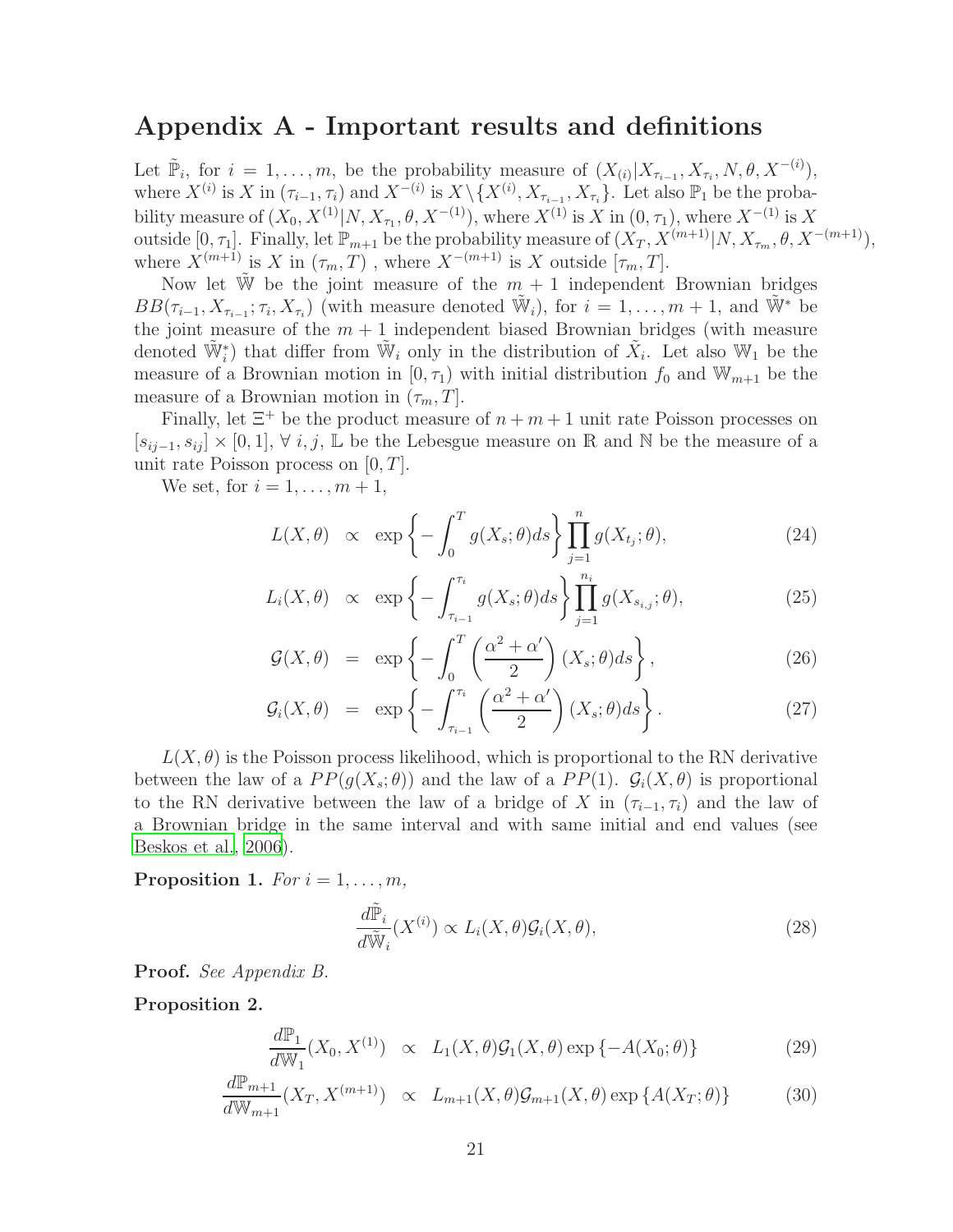Proof. See Appendix B.

<span id="page-21-0"></span>Proposition 3. For  $i = 1, \ldots, m$ ,

$$
\frac{d\tilde{\mathbb{P}}_i}{d\tilde{\mathbb{W}}_i^*}(X^{(i)}) = \frac{d\tilde{\mathbb{P}}_i}{d\tilde{\mathbb{W}}_i}(X^{(i)})\frac{\pi_{\tilde{\mathbb{W}}_i}}{\pi_{\tilde{\mathbb{W}}_i^*}}(\tilde{X}_i) \propto L_i(X,\theta)\mathcal{G}_i(X,\theta)\frac{1}{\prod_{j=1}^{n_i}g(X_{s_{i,j}};\theta)},\tag{31}
$$

and, therefore, the acceptance probability of the proposed rejection sampling algorithm in section [2.1,](#page-4-2) is given by

$$
\exp\left(-\int_{\tau_{i-1}}^{\tau_i} \left(\phi(X_s;\theta) - m(\theta)\right) ds\right) = \exp\left(\sum_{j=1}^{n_i+1} \Delta_{i,j}(\phi_{i,j,l}(\theta) - m(\theta))\right) \tag{32}
$$

$$
\times \prod_{j=1}^{n_i+1} \exp \left(-\int_{s_{i,j-1}}^{s_{i,j}} \left(\phi(X_s;\theta) - \phi_{i,j,l}(\theta)\right) ds\right),
$$

Proof. The first result comes from Bayes Theorem, RN chain rule, Girsanov's Theorem and the fact that  $\frac{d\tilde{W}_{i}}{d\tilde{W}_{i}}$  $d\tilde{\mathbb{W}}_i^*$  $(X^{(i)}) =$  $\pi_{\tilde{\mathbb{W}}_i}$  $\pi_{\tilde{\mathbb{W}}^*}$ calculations to bound the RN derivative of  $\tilde{P}_i$  w.r.t.  $\tilde{W}_i^*$  by 1 and by summing and  $(\tilde{X}_i)$ . The second result comes from standard subtracting  $\phi_{i,j,l}(\theta)$  inside the integral.

Consider function  $\phi(\cdot;\theta)$  and  $m(\theta)$  as defined in Section [2.](#page-2-0) Now let  $r_{i,j}(\theta)$  be an upper bound for the function  $\phi(X_s; \theta) - \phi_{i,j,l}(\theta)$  in  $[s_{i,j-1}, s_{i,j}]$  and  $\Xi_{i,j}$  be a homogeneous Poisson process of intensity  $r_{i,j}(\theta)$  on  $[0, t] \times [0, 1]$ . Now define  $N_b$  to be the number of points of  $\Xi_{i,j}$  falling below the graph  $\{(s,(\phi(X_s;\theta)-\phi_{i,j,l}(\theta))/r_{i,j}(\theta)); s \in [s_{i,j-1},s_{i,j}]\}.$ 

<span id="page-21-1"></span>Proposition 4.

$$
P(N_b = 0|X, \theta) = \exp \left\{-\int_{s_{i,j-1}}^{s_{i,j}} (\phi(X_s; \theta) - \phi_{i,j,l}(\theta)) ds\right\}.
$$

Proof. The result comes from standard properties of Poisson processes.

Proposition [4](#page-21-1) implies that we only need to know the value of  $X_s$  at the times where there is an event from  $\Xi_{i,j}$  to simulate a coin with probability given by  $P(N_b = 0|X, \theta)$ . This is called the Poisson coin algorithm.

<span id="page-21-2"></span>**Lemma 1.** The density of  $(\tilde{X}_i, X_{(i)}, \mathcal{L}_i, \Xi_i)$  conditional on  $(X_{\tau_{i-1}}, X_{\tau_i}, N, \theta)$ , for  $i =$  $1, \ldots, m+1$ , with respect to the dominating measure  $\mathbb{L}^{n_i} \otimes \tilde{W}_i \otimes \Xi_i^+$ , is given by

<span id="page-21-3"></span>
$$
\pi(\tilde{X}_i, X_{(i)}, \mathcal{L}_i, \Xi_i | N, X_{\tau_i}, X_{\tau_{i+1}}) =
$$
\n
$$
= \pi_{\tilde{W}_i^*}(\tilde{X}_i) \frac{\exp\left\{\sum_{j=1}^{n_i+1} \Delta_{i,j} (1 - r_{i,j}(\theta))\right\} \prod_{j=1}^{n_i+1} r_{i,j}(\theta)^{\kappa_{i,j}} \exp\left\{-\sum_{j=1}^{n_i+1} \Delta_{i,j} (\phi_{i,j,l} - m)(\theta)\right\}}{a_i(X_{\tau_{i-1}}, X_{\tau_i}; \theta)}
$$
\n
$$
\times \prod_{j=1}^{n_i+1} \prod_{k=1}^{\kappa_{i,j}} \mathbb{I}\left[\frac{\phi(X_{\psi_{i,j,k}}; \theta) - \phi_{i,j,l}(\theta)}{r_{i,j}(\theta)} < v_{i,j,k}\right],
$$
\n(33)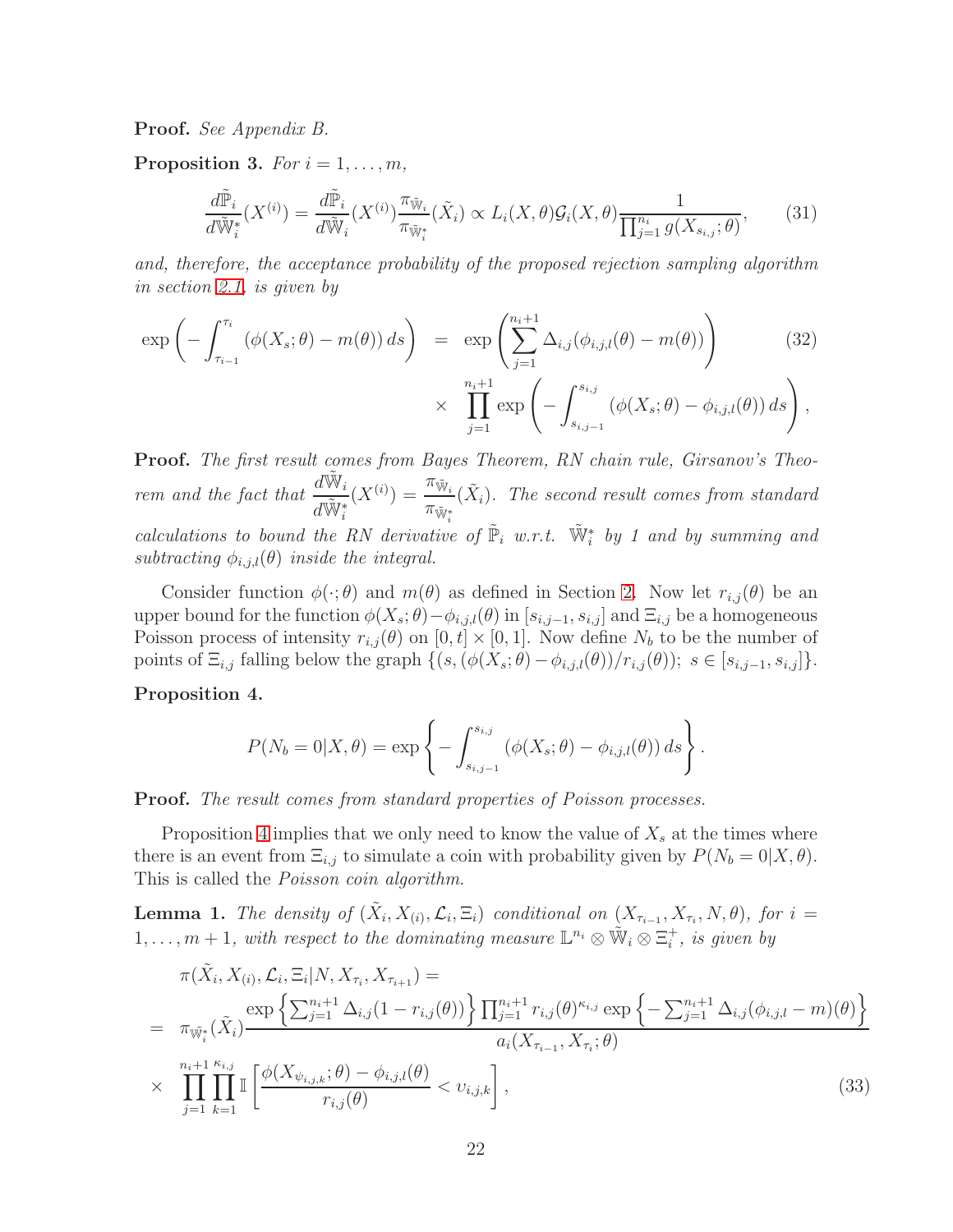where  $\pi_{\tilde{W}_i^*}(\tilde{X}_i)$  is given by [\(41\)](#page-27-0) for intervals with events from N, and is 1, otherwise. Also,

$$
a(X_{\tau_{i-1}}, X_{\tau_i}; \theta) = \mathbb{E}_{\tilde{\mathbb{W}}_i^*} \left[ \exp \left\{ - \int_{\tau_i}^{\tau_{i+1}} \left( \phi(X_s; \theta) - m(\theta) \right) ds \right\} \right]. \tag{34}
$$

Proof. See Appendix B.

# Appendix B - Proofs

### Proof of Proposition [1](#page-20-0)

Bayes Theorem gives

$$
\frac{d\tilde{\mathbb{P}}_i}{d\tilde{\mathbb{W}}_i}(X^{(i)}) \propto \frac{dP}{d\mathbb{N}}(N|X,\theta) \frac{d\tilde{\mathbb{P}}_i}{d\tilde{\mathbb{W}}_i}(X^{(i)}|X_{\tau_{i-1}},X_{\tau_i},\theta) \n\times \frac{dP}{d\mathbb{N}}(N|X,\theta) \frac{d\tilde{\mathbb{P}}_i}{d\tilde{\mathbb{W}}_i}(X^{(i)},X_{\tau_i}|X_{\tau_{i-1}},\theta) \frac{\pi_{\tilde{\mathbb{W}}_i}}{\pi_{\tilde{\mathbb{P}}_i}}(X_{\tau_i}|X_{\tau_{i-1}},\theta) \propto L_i(X,\theta) \mathcal{G}_i(X,\theta),
$$

where  $\mathcal{G}_i$  is obtained from Girsanov's Theorem (see [Beskos et al., 2006](#page-17-2)).

### Proof of Proposition [2](#page-20-1)

From Bayes Theorem

$$
\frac{d\mathbb{P}_1}{d\mathbb{W}_1}(X_0, X^{(1)}) \propto \frac{d\mathbb{P}_1}{d\mathbb{N}}(N|X, \theta) \frac{d\mathbb{P}_1}{d\mathbb{W}_1}(X_0, X^{(1)}|X_{\tau_1}, \theta) \n\times L_1(X, \theta) \frac{d\mathbb{P}_1}{d\mathbb{W}_1}(X^{(1)}, X_{\tau_1}|X_0, \theta) \frac{f_0}{f_0}(X_0; \theta) \n\times L_1(X, \theta) \mathcal{G}_1(X, \theta) \exp\{-A(X_0; \theta)\},
$$

$$
\frac{d\mathbb{P}_{m+1}}{d\mathbb{W}_{m+1}}(X_T, X_{(m+1)}) \propto \frac{d\mathbb{P}_{m+1}}{d\mathbb{N}}(N|X, \theta) \frac{d\mathbb{P}_{m+1}}{d\mathbb{W}_{m+1}}(X_T, X^{(m+1)}|X_{\tau_m}, \theta)
$$

$$
\propto L_{m+1}(X, \theta) \mathcal{G}_{m+1}(X, \theta) \exp\{-A(X_T; \theta)\},
$$

where  $\mathcal{G}_1$  and  $\mathcal{G}_{m+1}$  are obtained from Girsanov's Theorem (see [Beskos et al., 2006](#page-17-2), Equation  $(4)$ ).

### Proof of Lemma [1](#page-21-2)

The result is proved by showing that the output from a rejection sampling algorithm that proposes  $(\tilde{X}_i, X_{(i)}, \mathcal{L}_i)$  from  $\tilde{W}_i^*$  and  $\Xi_i$  from its marginal law and has acceptance indicator given by [\(21\)](#page-16-1) is an exact draw from  $(\tilde{X}_i, X_{(i)}, \mathcal{L}_i, \Xi_i | X_{\tau_{i-1}}, X_{\tau_i}, N, \theta)$ .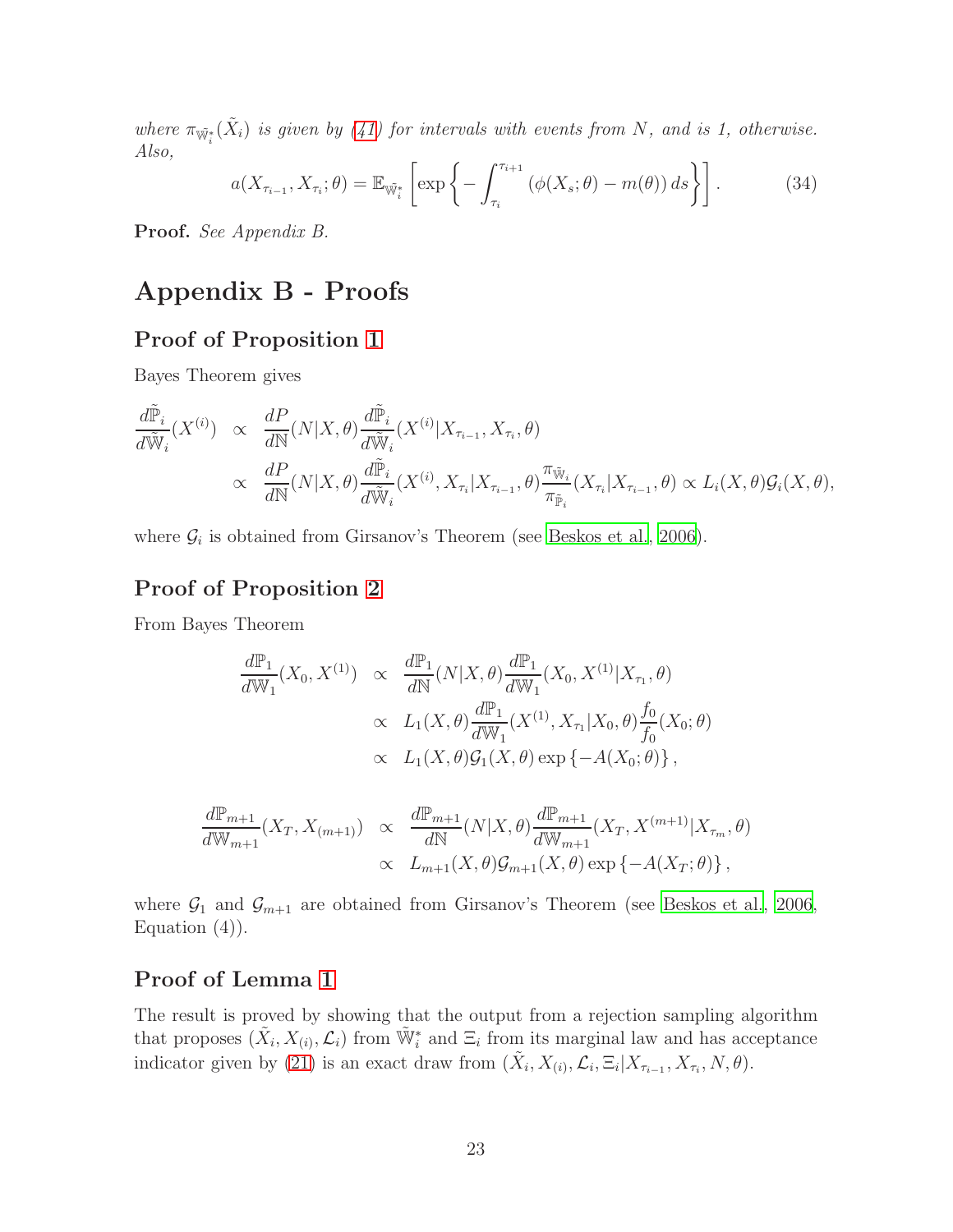Let  $\tilde{\mathbb{P}}_i$  be the law of  $(X^{(i)}|X_{\tau_{i-1}}, X_{\tau_i}, N, \theta)$ , then, equations [\(41\)](#page-27-0) and [\(25\)](#page-20-2) and Proposition [1](#page-20-0) imply that

$$
\frac{d\tilde{\mathbb{P}}_i}{d\tilde{\mathbb{W}}_i^*}(X^{(i)}) = \frac{d\tilde{\mathbb{P}}_i}{d\tilde{\mathbb{W}}_i}(X^{(i)})\frac{\pi_{\tilde{\mathbb{W}}_i}}{\pi_{\tilde{\mathbb{W}}_i^*}}(\tilde{X}_i) \propto \exp\left\{-\int_{\tau_{i-1}}^{\tau_i} \phi(X_s; \theta) - m(\theta)ds\right\} \le 1.
$$
 (35)

The proof is concluded by noticing that

$$
\exp\left\{-\int_{\tau_{i-1}}^{\tau_i} \phi(X_s; \theta) - m(\theta)ds\right\} =
$$
  

$$
\prod_{j=1}^{n_i+1} \exp\left(-\Delta_{ij}(\phi_{i,j,l}(\theta) - m(\theta)) - \int_{s_{i,j-1}}^{s_{i,j}} \phi(X_s; \theta) - \phi_{i,j,l}(\theta)ds\right) = P(I_i = 1).
$$

### Proof of Theorem [1](#page-4-0)

We have that

<span id="page-23-0"></span>
$$
\pi(N, X, \Xi, \theta) \propto
$$
\n
$$
\prod_{i=0}^{m} \pi(\tilde{X}_i, X_{(i)}, \mathcal{L}_i, \Xi_i | X_{\tau_{i-1}}, X_{\tau_i}, N, \theta) \pi(X_{\tau}, N | X_0, \theta) \pi(X_0 | \theta) \pi(\theta).
$$
\n(36)

The first term on the right-hand side of [\(36\)](#page-23-0) is obtained from Lemma [1.](#page-21-2) To derive the second term we define  $\mathbb P$  and  $\tilde{\mathbb P}$  to be the probability measures of  $(X_{-\tau}, X_{\tau}, N | X_0, \theta)$ and  $(X_{-\tau} | X_{\tau}, N, X_0, \theta)$ , respectively, where  $X_{-\tau} := X \setminus X_{\tau}$ . We also define  $\tilde{W}^*$  to be the joint measure of the  $m + 1$  biased Brownian bridges on  $(\tau_{i-1}, X_{\tau_{i-1}}; \tau_i, X_{\tau_i})$ , for  $i = 1, \ldots, m + 1$ , as defined in Appendix A.

We now obtain the joint density  $\pi(X_\tau, N|X_0, \theta)$  w.r.t. the product measure (N ⊗  $\mathbb{L}^{m+1}$ ). We have that

<span id="page-23-3"></span>
$$
\frac{d\tilde{\mathbb{P}}}{d\tilde{\mathbb{W}}^*}(X_{-\tau}) = \frac{d\tilde{\mathbb{P}}}{d\tilde{\mathbb{W}}}(X_{-\tau})\frac{d\tilde{\mathbb{W}}}{d\tilde{\mathbb{W}}^*}(X_{-\tau}),\tag{37}
$$

<span id="page-23-2"></span>
$$
\frac{d\tilde{\mathbb{W}}}{d\tilde{\mathbb{W}}^*}(X_{-\tau}) = \frac{\pi_{\tilde{\mathbb{W}}}(\tilde{X})}{\frac{1}{c(\theta)}\pi_{\tilde{\mathbb{W}}}(\tilde{X})\prod_{j=1}^n g(X_{t_j};\theta)} = \frac{c(\theta)}{\prod_{j=1}^n g(X_{t_j};\theta)},
$$
(38)

where  $c(\theta) =$ m $\Pi$  $^{+1}$  $i=1$  $c_i(\theta)$ .

Furthermore, Bayes theorem combined with Girsanov's Theorem gives

<span id="page-23-1"></span>
$$
\frac{d\tilde{\mathbb{P}}}{d\tilde{\mathbb{W}}}(X_{-\tau}) = L(X,\theta)\mathcal{G}(X,\theta) \exp\left\{A(X_T;\theta) - A(X_0;\theta)\right\} \frac{\prod_{i=1}^{m+1} f_{\mathcal{N}}((X_{\tau_i} - X_{\tau_{i-1}})/\Delta_i)/\sqrt{\Delta_i}}{\pi(X_{\tau}, N|X_0,\theta)},\tag{39}
$$

for L and G as defined in  $(24)$  and  $(26)$ , respectively.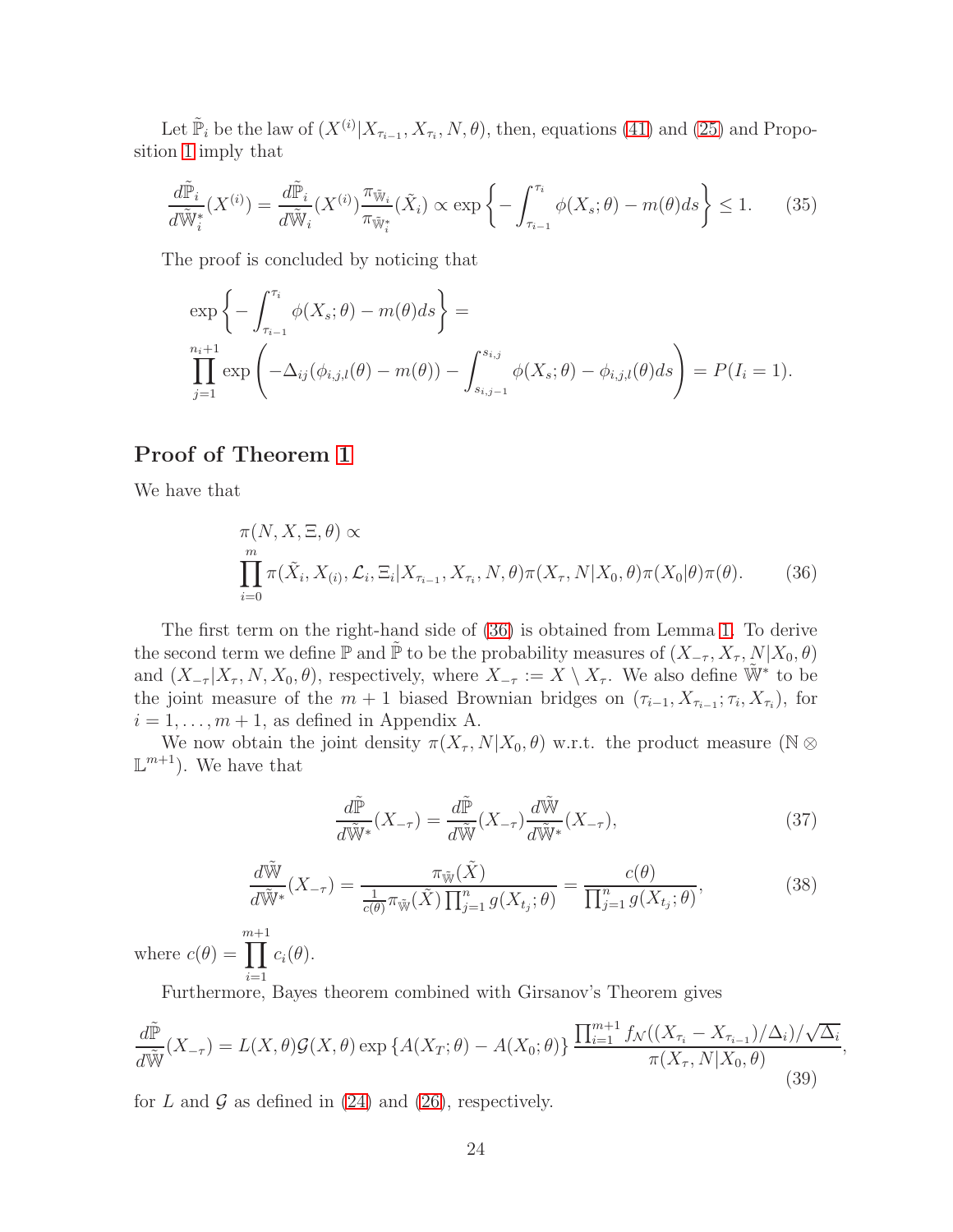We replace [\(39\)](#page-23-1) and [\(38\)](#page-23-2) in [\(37\)](#page-23-3) and take expectation on both sides w.r.t.  $\tilde{W}^*$  to get

<span id="page-24-1"></span>
$$
\pi(X_{\tau}, N | X_0, \theta) = \mathbb{E}_{\tilde{\mathbb{W}}^*} \left[ L(X, \theta) \mathcal{G}(X, \theta) \exp \{ A(X_T; \theta) - A(X_0; \theta) \} \frac{1}{\prod_{j=1}^n g(X_{t_j}; \theta)} \right]
$$
  

$$
c(\theta) \prod_{i=1}^{m+1} f_{\mathcal{N}}(X_{\tau_{i+1}}; X_{\tau_i}, \Delta_i).
$$
 (40)

We now replace [\(33\)](#page-21-3) and [\(40\)](#page-24-1) in [\(36\)](#page-23-0) to get the result.

### Proof of Theorem [2](#page-13-0)

This is analogous to the proof of Theorem [1,](#page-4-0) but replacing  $(X_\tau, \tilde{X})$  by  $(Y_\tau, \tilde{Y})$  and  $X \setminus (X_\tau, \tilde{X})$  by  $\omega \setminus (X_\tau, \tilde{X})$ , where  $\omega$  is the linear transformation  $\varphi^{-1}$  of the bridges among the  $(X_\tau, \tilde{X})$  values to make them start and end in 0. We get that

$$
\pi(N, Y_{\tau}, \tilde{Y}, \mathcal{L}, \Xi, Y_0, \theta) \propto
$$
  
\n
$$
\prod_{i=1}^{m+1} \pi(\tilde{Y}_i, \omega_i, \mathcal{L}_i, \Xi_i | Y_{\tau_{i-1}}, Y_{\tau_i}, N, \theta) \pi(X_{\tau}(\theta), N | X_0(\theta), \theta) \prod_{i=1}^{m+1} \eta'(Y_{\tau_i}; \theta) \pi(Y_0 | \theta) \pi(\theta).
$$

The first term on the right-hand side of [\(41\)](#page-27-0) is obtained by adapting Lemma [1.](#page-21-2) Basically, by replacing  $\pi_{\tilde{W}_i}(\tilde{X}_i)$  with  $\pi_{\tilde{W}_i}(\tilde{X}_i(\theta); X_{\tau_{i-1}}(\theta), X_{\tau_i}(\theta)) \prod_{j=1}^{n_i} \eta'(Y_{s_{i,j}}; \theta)$ , and redefining  $\phi_l$ ,  $\phi_u$  and  $m(\theta)$  as shown in the theorem. Furthermore, the Brownian bridge measures in the dominating measure are replaced by the measure of standard Brownian bridges (starting and ending in 0).

# Appendix C - MCMC plots



<span id="page-24-0"></span>Figure 7: Autocorrelation plot of parameter  $\delta$  for the cdf-DW example under the noncentered (left) and centered (right) parameterization of the Poisson processes  $\Xi_{ij}$ .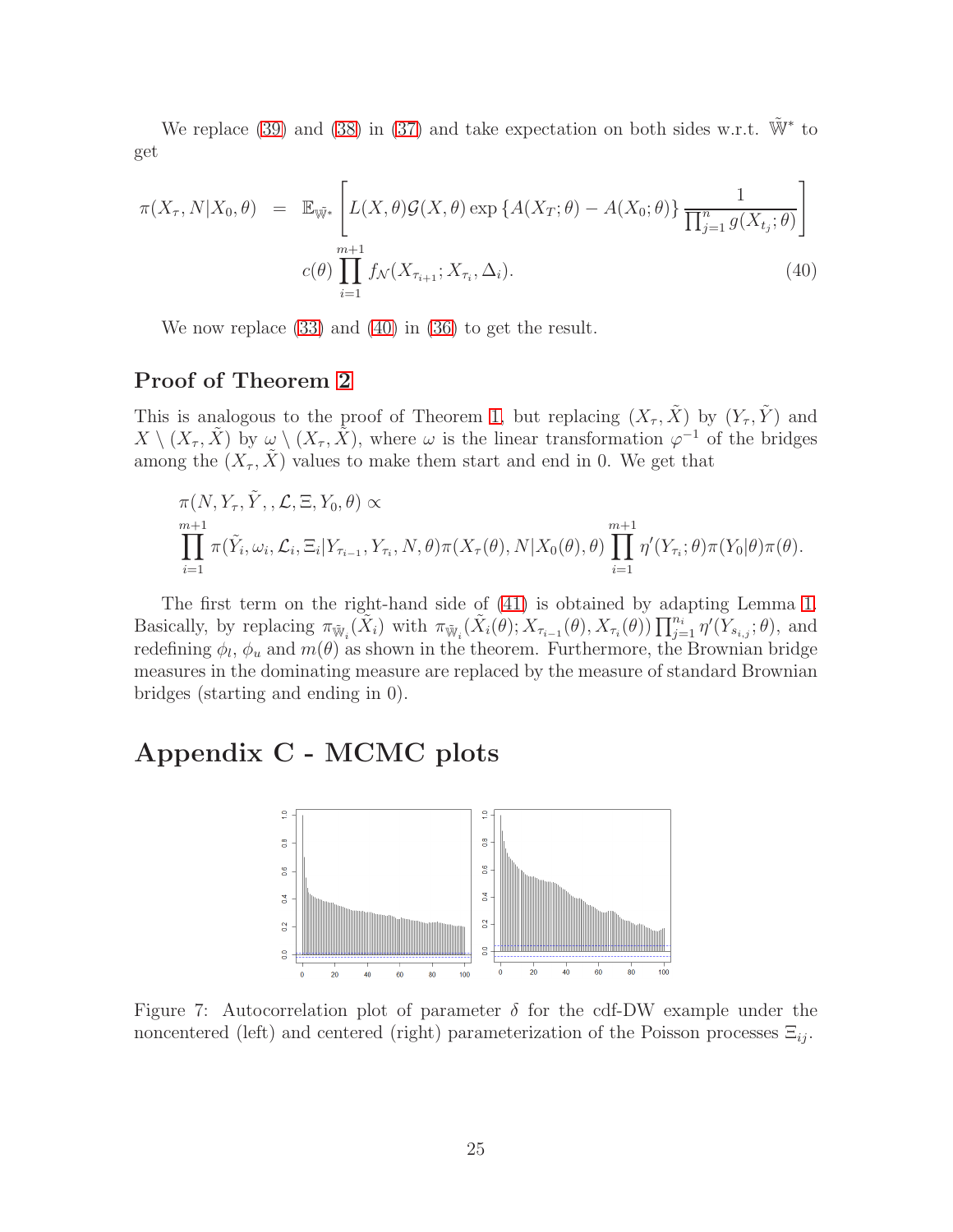

<span id="page-25-0"></span>Figure 8: Autocorrelation plots of  $\mu$  (left) and  $\rho$  (right) for the exp-OU example under the centered (top) and noncentered (bottom) parameterization.

# Appendix D - Simulated examples

Simulation from a DDCP model is achieved by basically combining exact simulation of diffusions with the Poisson thinning technique that simulates an inhomogeneous Poisson process with intensity  $\lambda_s$  by thinning the events from a homogeneous Poisson process with intensity  $\lambda^*$  - an upper bound for  $\lambda_s$ ,  $\forall s$ . Exact simulation of diffusions is performed via the EA algorithm proposed in [Beskos et al. \(2006](#page-17-2)) and [Beskos et al.](#page-17-1) [\(2008](#page-17-1)). The EA algorithm samples from the exact law of a class of diffusion processes via retrospective rejection sampling. It proposes from (biased) Brownian motion in the case of unconditional diffusions and from Brownian bridge in the case of diffusion bridges. The algorithm is directly applied to unit diffusion coefficient processes which can always be obtained, if  $\sigma$  is differentiable, by applying the Lamperti transform.  $\tilde{\int}^t$ 

The acceptance probability of EA has the form  $\exp \left\{ -\right\}$ 

$$
\phi(X_s)ds
$$
, where  $\phi(x) =$ 

0

 $\int \frac{\alpha^2 + \alpha'}{ }$  $\frac{1+\alpha'}{2}$   $(x) - l$  and  $l = \inf_{u \in \mathcal{X}} (\alpha^2 + \alpha')(u)/2$ . The decision of whether or not to accept the proposal is taken through a Poisson process in such a way that the path of X only needs to be unveiled at a random finite collection of time points.

Suppose, without loss of generality, that function  $g$  is unbounded. The algorithm to simulate DDCPs is as follows: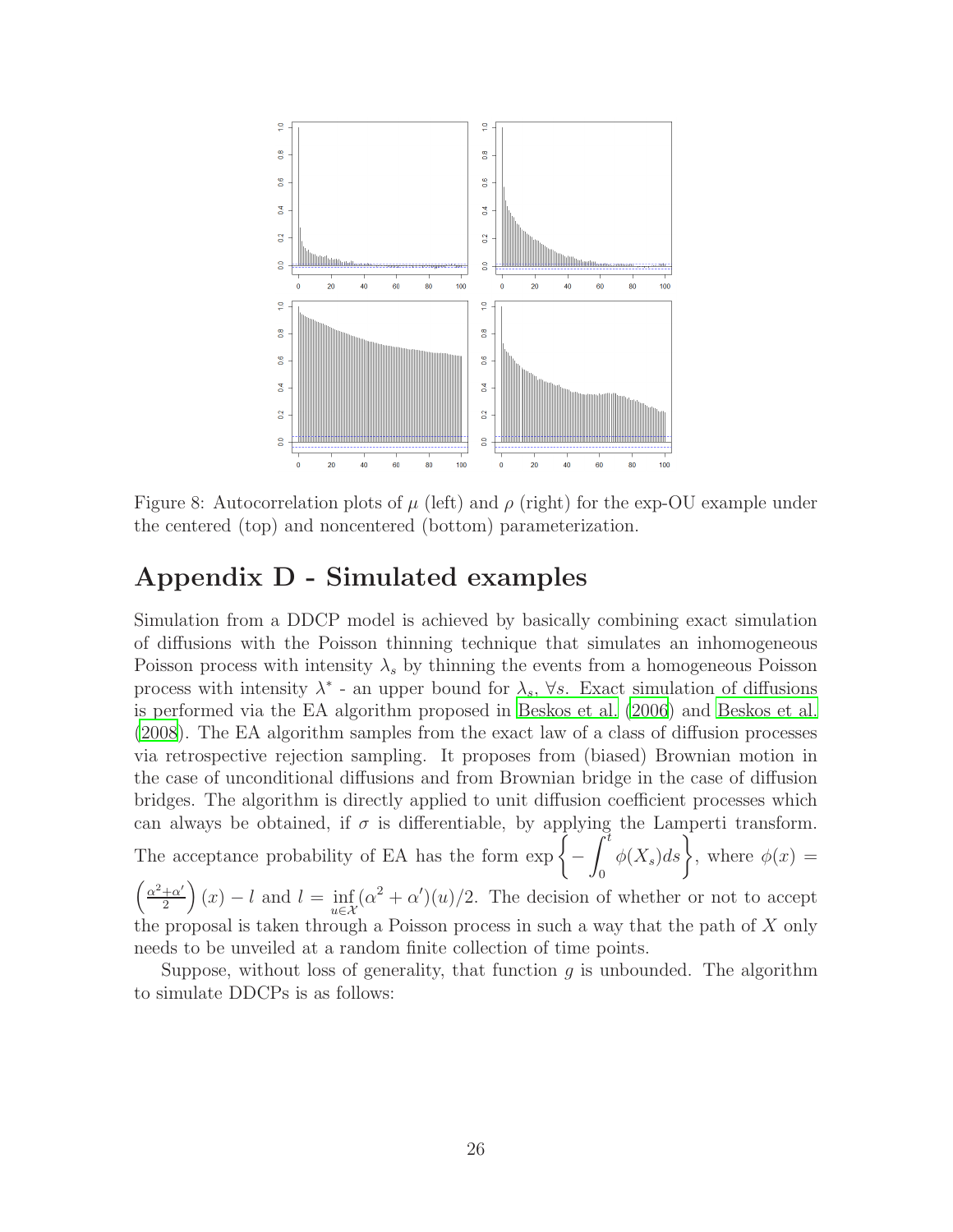Exact simulation of DDCPs 1. simulate  $X_0$  from  $f_0$ ; 2. simulate X in  $(0, t]$  via EA and keep the lower and upper bounds for X obtained from  $\mathcal{L}$ ; 3. obtain an upper bound  $\lambda^*$  for  $\lambda_s$  in  $[0,t]$  using the bounds for  $X$ ; 4. simulate a Poisson process with rate  $\lambda^*$  on  $[0,t]$ :  $(t_1, \ldots, t_{n^*});$ 5. simulate X at times  $(t_1, \ldots, t_{n^*})$ , from the respective BB conditional on  $\mathcal{L}$ ; 6. keep each of the  $n^*$  points with probability  $R(t_i)$   $\qquad \, =$  $\lambda(t_i)$  $\lambda^*$ .

Step 2 should be performed piecewise if  $t$  is big, in order to get a reasonable computational cost (see [Beskos et al.](#page-17-2), [2006](#page-17-2)). In this case, each simulated interval provides an upper bound  $\lambda^*$  based on  $\mathcal{L}$ .

We simulate four Cox processes. For the OU-process  $dX_s = \rho X_s ds + dWs$ , we consider  $g(X_s) = \exp(\mu + \sigma X_s)$  (exp-OU), for  $\mu = 0$ ,  $\rho = 0.05$ ,  $\sigma = 0.2$ ; and  $g(X_s) =$  $\delta\Phi(\sigma X_s)$  (cdf-OU), for  $\rho = 0.05$ ,  $\sigma = 0.2$ ,  $\delta = 3$ . For the (transformed) DW process  $dX_s = -\rho X_s(\sigma^2 X_s^2 - \mu)ds + dW_s, g(X_s) = \exp(\delta + \sigma X_s)$  (exp-DW), for  $\delta = 0, \mu = 1.5$ ,  $\rho = 0.05, \sigma = 0.15$ ; and  $g(X_s) = \delta \Phi(\sigma X_s)$  (cdf-DW), for  $\mu = 0.5, \rho = 0.1, \sigma = 0.2$ ,  $\delta = 3$ .

Figure [9](#page-27-1) shows one realization of each of the four processes, with  $T = 400$ . We also compute Monte Carlo estimates of the expectation of some functionals of the processes, which are presented in Table [4.](#page-26-0)

Table 4: Monte Carlo estimates of the expectation of some functionals of the simulated processes. An i.i.d. sample of size 50k is used.  $N_T$  is the number of Poisson events,  $t_{(10)}$  is the time of occurrence of the 10-th event.

<span id="page-26-0"></span>

|          |            | $1\%$ | 25\% | 50%  | 75%   | 99%   | mean   | s.d.   |
|----------|------------|-------|------|------|-------|-------|--------|--------|
| $exp-OU$ | $N_T$      | 294   | 415  | 477  | 549   | 773   | 487.34 | 102.74 |
|          | $t_{(10)}$ | 1.83  | 5.91 | 9.32 | 14.24 | 34.01 | 10.95  | 6.93   |
| cdf-OU   | $N_T$      | 410   | 543  | 599  | 656   | 792   | 599.58 | 82.90  |
|          | $t_{(10)}$ | 2.14  | 4.64 | 6.61 | 9.84  | 28.06 | 8.10   | 5.31   |
| $exp-DW$ | $N_T$      | 118   | 167  | 654  | 1171  | 1408  | 681.20 | 469.68 |
|          | $t_{(10)}$ | 3.70  | 7.08 | 9.40 | 13.30 | 38.12 | 11.43  | 6.89   |
| $cdf-DW$ | $N_T$      | 144   | 218  | 602  | 976   | 1084  | 601.20 | 349.69 |
|          | $t_{(10)}$ | 2.66  | 5.05 | 6.50 | 8.55  | 25.40 | 7.49   | 4.19   |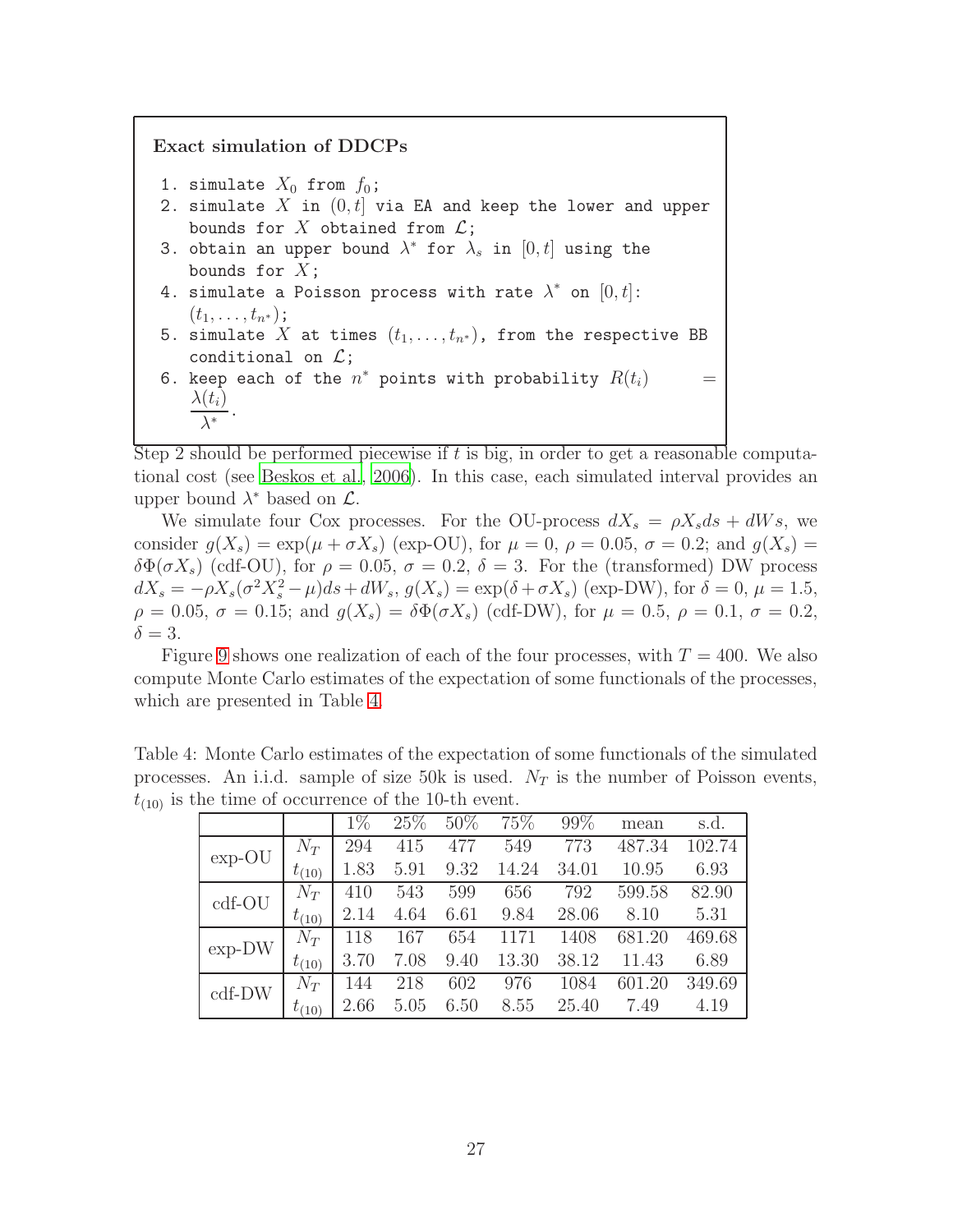

<span id="page-27-1"></span>Figure 9: Realization of processes exp-OU (top-left), cdf-OU (top-right), exp-DW (bottom-left) and cdf-DW (bottom-right). Number of Poisson events are 499, 518, 714 and 645, respectively.

# Appendix E - Sampling from a biased Brownian bridge

We present a collection of algorithms to sample from the density

<span id="page-27-0"></span>
$$
\pi_{\widetilde{\mathbb{W}}_i^*}(\tilde{X}_i; \theta) = \frac{1}{c_i(\theta)} \pi_{\widetilde{\mathbb{W}}_i}(\tilde{X}_i) \times \prod_{j=1}^{n_i} g(X_{s_{i,j}}; \theta).
$$
\n(41)

Suppose that the (normal) distribution of  $\tilde{X}$  under a  $BB(X_{\tau_1}, \tau_1, X_{\tau_2}, \tau_2)$  has mean vector  $\mu$  and covariance matrix  $\Sigma$ . Now define  $\mu_0$  to be a L-dimensional vector with all entries equal to b, such that  $g(u) \leq \exp(bu+c)$ . Sampling from [\(41\)](#page-27-0) can be performed via rejection sampling by proposing a value  $x$  from the distribution

<span id="page-27-2"></span>
$$
\mathcal{N}(m, C), C^{-1} = \Sigma^{-1}, m = C(\Sigma^{-1}\mu + \mu_0),
$$
\n(42)

and accepting with probability

$$
\alpha = \prod_{l=1}^{L} \frac{g(x; \theta)}{\exp(bx + c)}.
$$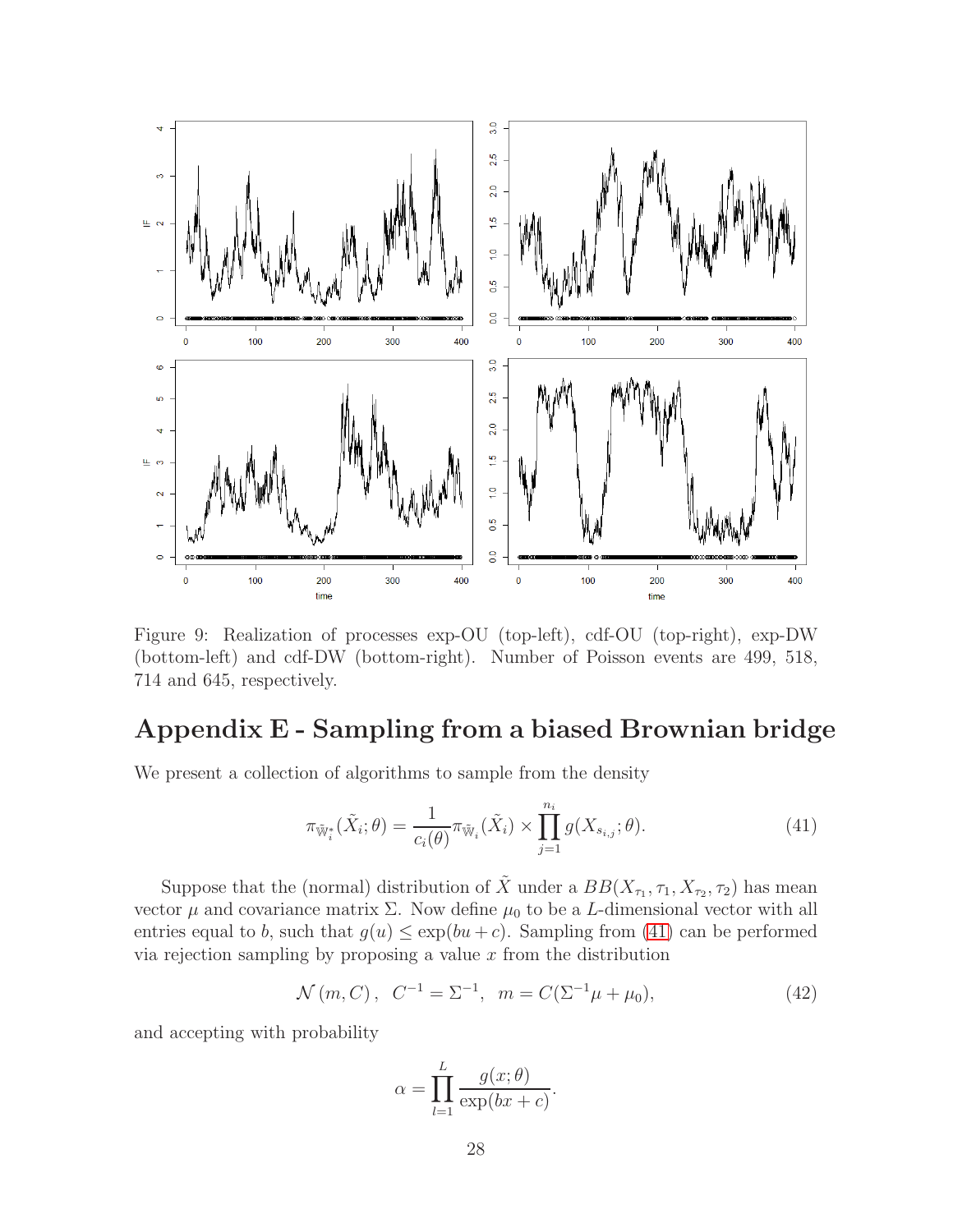If some additional conditions are satisfied though, more efficient algorithms can be used to simulate from [\(41\)](#page-27-0). We present some examples below

• Sampling from  $\tilde{W}^*$  when  $g(u; \theta) \propto \exp\{-au^2 + bu\}$ , for  $a \geq 0, b \in \mathbb{R}$ .

This implies that the density in [\(41\)](#page-27-0) is a multivariate normal. Suppose first that  $a > 0$ , then the distribution of  $\tilde{X}$  under  $\tilde{W}^*$  is

<span id="page-28-0"></span>
$$
\mathcal{N}(m, C), C^{-1} = \Sigma^{-1} + \Sigma_0, m = C(\Sigma^{-1}\mu + \mu_0),
$$
\n(43)

where  $\Sigma_0 = (2a)I_L$ , for  $I_L$  being the L-dimensional identity matrix. If  $a = 0$ , the distribution of  $\tilde{X}$  under  $\tilde{W}^*$  is given by [\(42\)](#page-27-2).

• Sampling from  $\widetilde{\mathbb{W}}^*$  when  $g(u; \theta) \propto \Phi\{au + b\}$ , for  $(a, b) \in \mathbb{R}^2$ .

This implies that the distribution of  $\tilde{X}$  belongs to a general class of skew-normal distributions from which directly simulation is not feasible. Two options are available here. The first is a rejection sampling that proposes from  $\mathcal{N}(\mu, \Sigma)$  and accepts with probability

$$
\alpha = \prod_{l=1}^{L} \Phi(ax+b).
$$

This algorithm has a global acceptance probability equals to  $\mathbb{E}[\prod_{l=1}^{L} \Phi(ax+b)].$ 

If the first algorithm is not efficient, simulation from [\(41\)](#page-27-0) may be performed by considering an auxiliary embedded Gibbs sampling algorithm, as proposed by Gonçalves and Gamerman (2018). Define  $W = aI_L$  and  $\delta$  as the L-dimensional column vector with all entries equal to  $-b$ . Also define  $\Gamma = I_L + W\Sigma W'$ ,  $\Delta' = W\Sigma$ and  $\gamma = W\mu$ . Furthermore, let A be the lower diagonal matrix obtained from the Cholesky decomposition of Γ, i.e.  $\Gamma = AA'$ . Finally, define the region  $B = \{x \in \mathbb{R}^L; Ax > -(\gamma + \delta)\}\$ and the L-dimensional random vectors  $U_0^*$ ,  $U_0$  and  $U_1$ . The following algorithm outputs an exact draw from [\(41\)](#page-27-0).

- 1. Simulate  $(U_0^*|U_0^* \in B)$ , where  $U_0^* \sim \mathcal{N}(0, I_L)$ ;<br>2. obtain  $U_0 = AU_0^*$ ;
- 3. simulate  $(U_1|U_0) \sim \mathcal{N}(\Delta \Gamma^{-1} U_0, \Sigma \Delta \Gamma^{-1} \Delta')$ ;
- 4. output  $U_1 + \mu$ .

The only non-trivial step from the algorithm above is Step 1, in which we need to simulate from a vector of uncorrelated standard Gaussian distribution truncated to be in a region defined by linear constraints. That is achievable by a Gibbs sampler that samples each coordinate at a time from its respective univariate truncated standard normal full conditional distribution. The algorithm is efficient since the linear constraints are defined by the lower diagonal matrix  $A$ , which allows us to initiate the algorithm already inside the truncated region  $B$ . Furthermore, the dimension  $L$  will typically be small, which makes the algorithm above sufficiently fast. More details about the simulation of this general class of skew normal distributions can be found in Gonçalves and Gamerman [\(2018](#page-18-10)).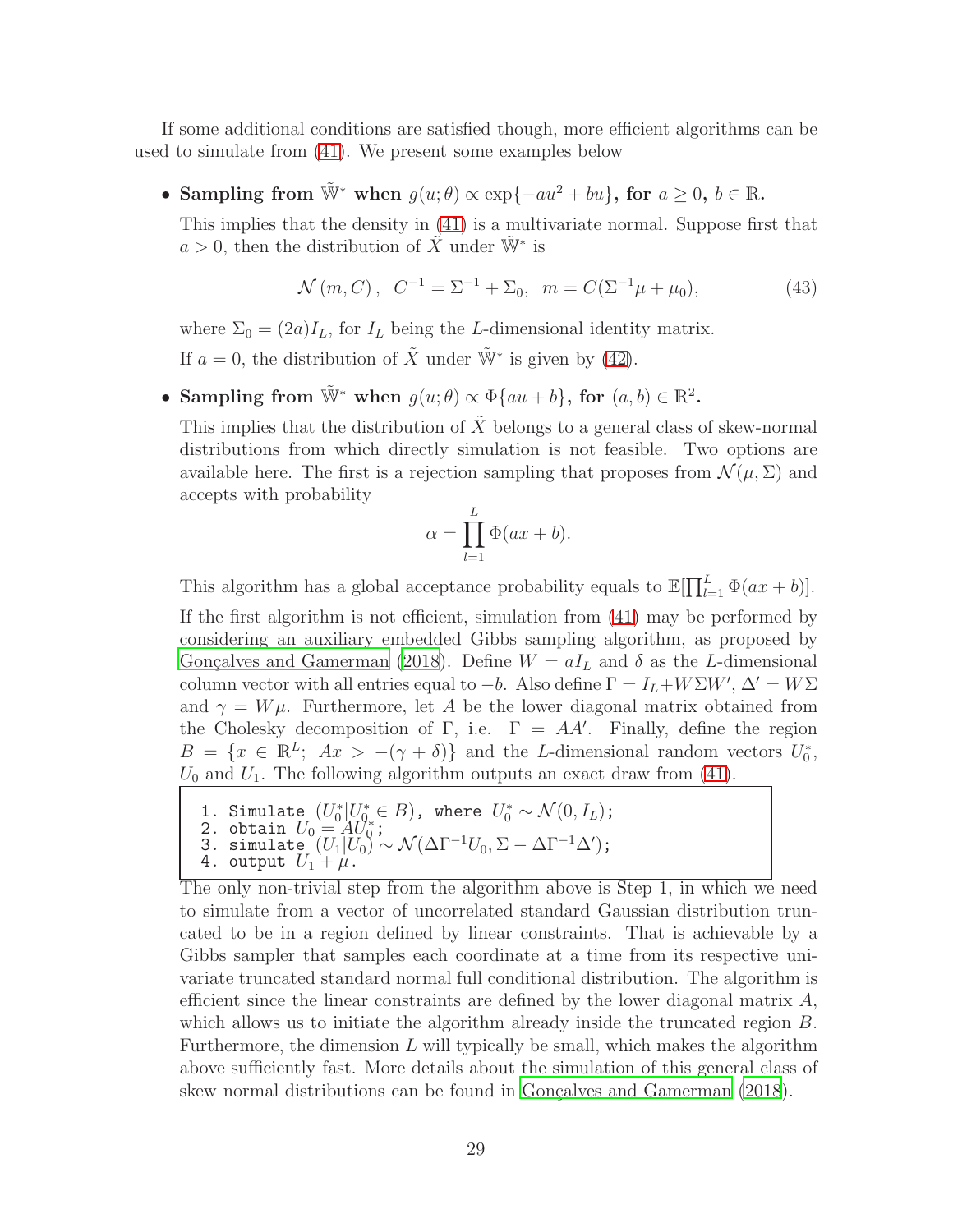• Sampling from  $\tilde{\mathbb{W}}^*$  when  $g(u; \theta)$  is bounded by  $\exp\{-au^2 + bu + c\}$ ,  $\forall u \in \mathbb{R}$ , for  $a > 0, (b, c) \in \mathbb{R}^2$ .

We sample from  $(41)$  via rejection sampling by proposing a value x from  $(43)$ and accepting with probability

$$
\alpha = \prod_{l=1}^{L} \frac{g(x;\theta)}{\exp(-ax^2 + bx + c)}.
$$

• Sampling from  $\tilde{W}^*$  when q is uniformly bounded above by  $M \in \mathbb{R}$ .

We sample from [\(41\)](#page-27-0) via rejection sampling by proposing a value x form a  $\mathcal{N}(\mu, \Sigma)$ and accepting with probability

$$
\alpha = \prod_{l=1}^{L} \frac{g(x; \theta)}{M}
$$

.

If direct simulation from [\(41\)](#page-27-0) is not possible and more than one of the rejection sampling algorithms above can be applied, we choose the one with the highest global acceptance probability, which may be computed analytically or empirically.

# Appendix F - The layered Brownian bridge

Define  $\phi(\cdot) = \left(g + \frac{1}{\sqrt{2}}\right)$  $\alpha^2 + \alpha'$ 2  $\setminus$ (·) and  $m(\theta) = \inf_{u \in \mathcal{X}} {\{\phi(u; \theta)\}}$ . Bounds for the  $\phi$  function are obtained from bounds on the Brownian bridge proposal which, in turn, are obtained through the layered Brownian bridge construction presented in [Beskos et al.](#page-17-1)  $(2008)$  $(2008)$ . We ask the reader to resort to the original reference and Gonçalves et al.  $(2017)$ for details about the simulation of layers and of the process given layers. In fact, we perform the layer construction by simulating layers for standard (starting and ending in 0) Brownian bridges on the respective time lengths and making the corresponding linear transformation to recover the layers for the original bridges (for details, see Gonçalves et al., 2017, Appendices E and F). This strategy produces tighter bounds for the diffusion path which, in turn, reduces the computational cost. Also, the parameterization considered in Theorem 2 requires the simulation of standard bridges.

We define an upper bound  $r_{i,j}(X)$  for function  $\phi$  in  $[s_{i,j-1}, s_{i,j}]$  as follows:

$$
\begin{array}{rcl}\n\phi_{i,j,l}(\theta) & = & \inf \left\{ \phi(u;\theta); \ u \in B_{i,j} \right\}, \\
\phi_{i,j,u}(\theta) & = & \sup \left\{ \phi(u;\theta); \ u \in B_{i,j} \right\}, \\
r_{i,j}(\theta) & = & \phi_{i,j,u}(\theta) - \phi_{i,j,l}(\theta); \ u \in B_{i,j},\n\end{array}
$$

where

$$
B_{i,j} := [\underline{x}_{i,j} + \underline{L}_{i,j}, \overline{x}_{i,j} + \overline{L}_{i,j}], \ j = 1, \ldots, n_i + 1,
$$

with  $\underline{x}_{i,j} = \min\{X_{s_{i,j-1}}, X_{s_{i,j}}\}, \overline{x}_{i,j} = \max\{X_{s_{i,j-1}}, X_{s_{i,j}}\}, \underline{L}_{ij}$  and  $L_{ij}$  being lower and upper bounds for the independent standard BBs in  $(s_{i,j-1}, s_{i,j})$ .